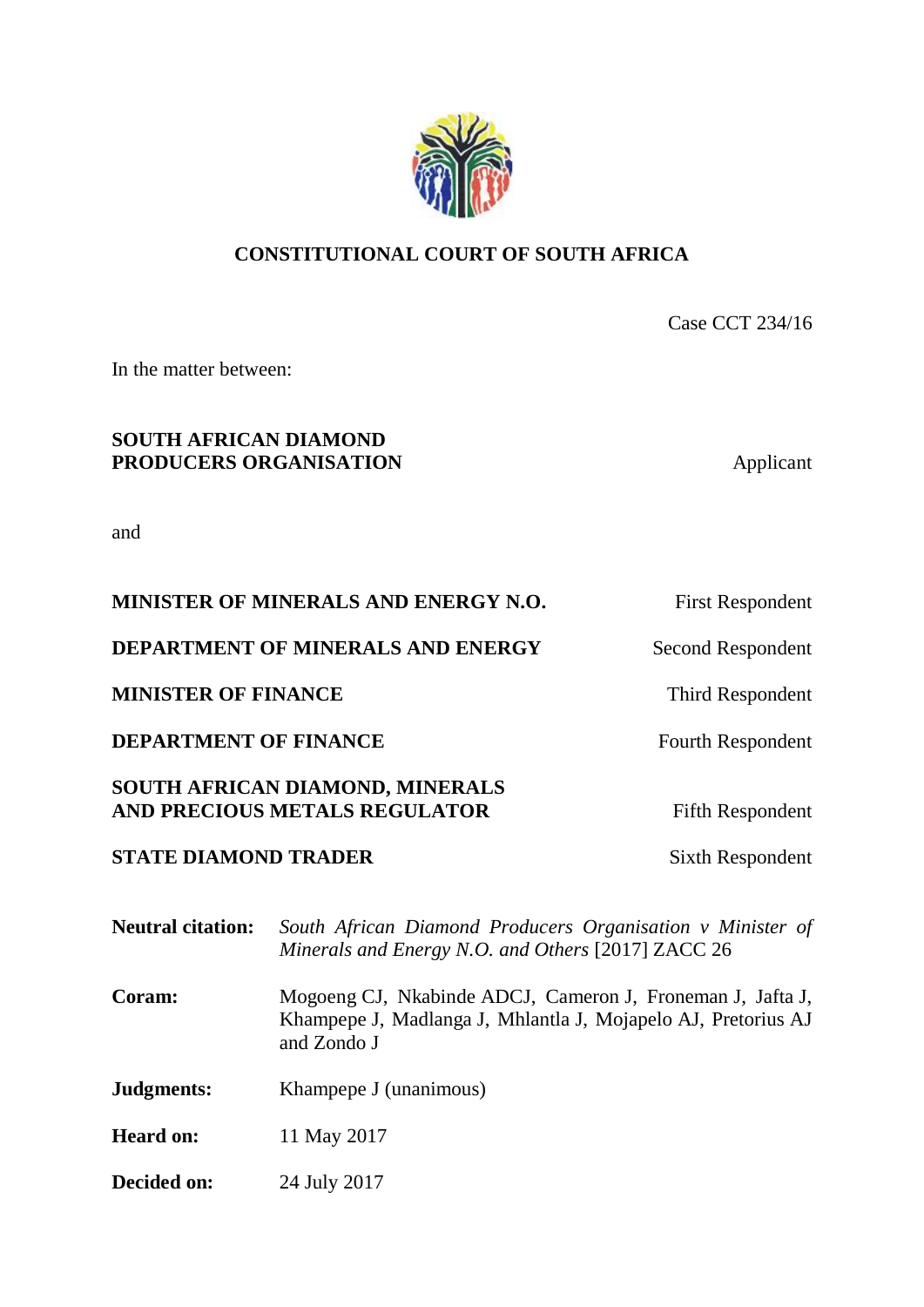**Summary:** Diamonds Act 56 of 1986 — constitutionality of section 20A section is constitutional

> Section 25 of the Constitution — right not to be deprived of property arbitrarily — deprivation analysis — no deprivation by section 20A — interference not substantial

> Section 22 of the Constitution — right to choose trade, occupation or profession — no limitation on choice by section 20A — rational regulation of practice

# **ORDER**

On appeal from the High Court of South Africa, Gauteng Division, Pretoria:

The following order is made:

- 1. The late filing of the notice of appeal and the notice of cross-appeal is condoned.
- 2. The cross-appeal is dismissed.
- 3. The appeal against the declaration of invalidity of section 20A of the Diamonds Act 56 of 1986, made by the High Court of South Africa, Gauteng Division, Pretoria, succeeds.
- 4. The declaration of invalidity is not confirmed.
- 5. The order of the High Court is set aside and replaced with the following: "The application is dismissed. No order is made as to costs."
- 6. There is no order as to costs in this Court.

# **JUDGMENT**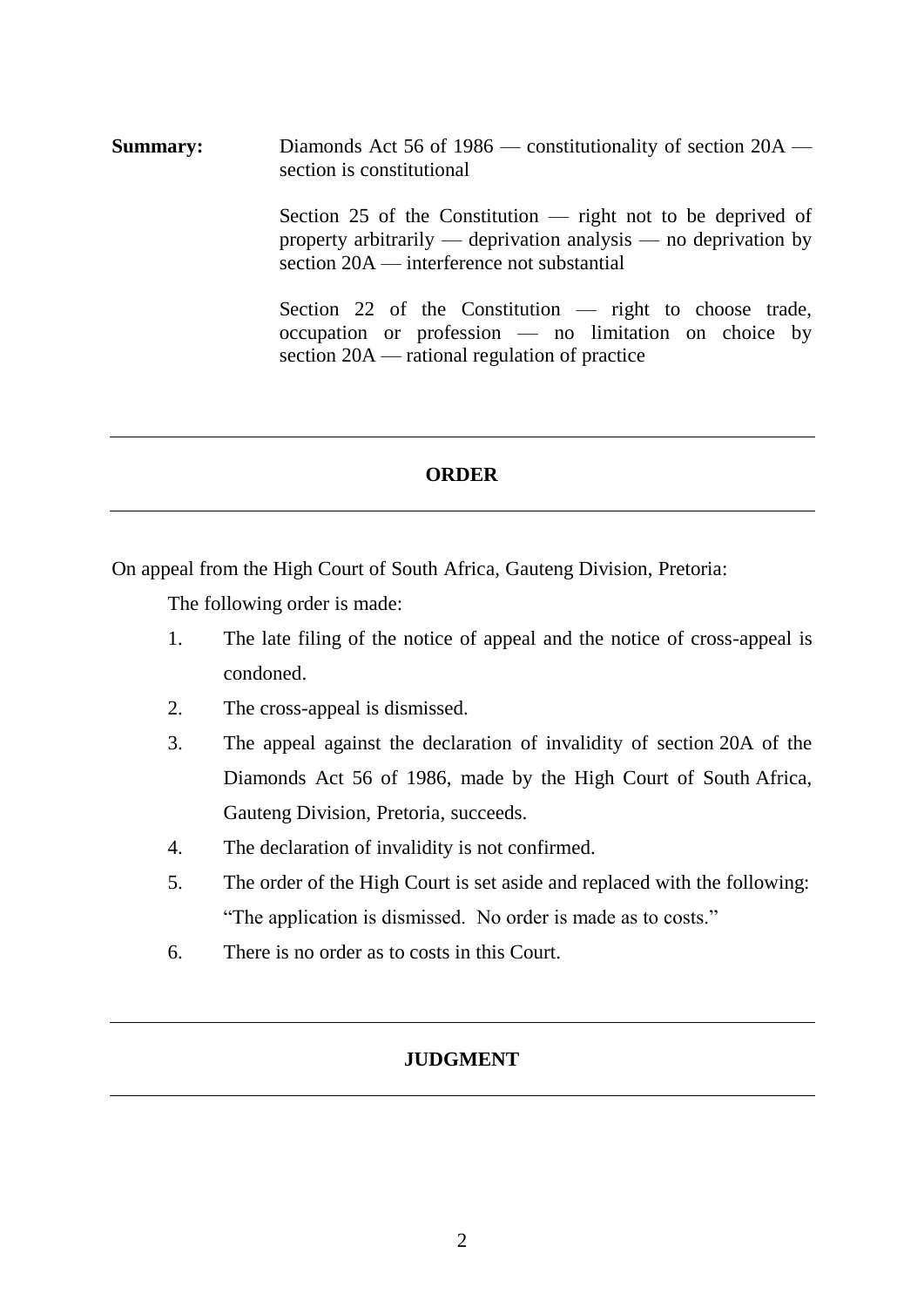KHAMPEPE J (Mogoeng CJ, Nkabinde ADCJ, Cameron J, Froneman J, Jafta J, Madlanga J, Mhlantla J, Mojapelo AJ, Pretorius AJ and Zondo J concurring):

### *Introduction*

[1] These are proceedings in terms of section  $172(2)(a)^{1}$  of the Constitution for the confirmation of an order of constitutional invalidity of section 20A of the Diamonds  $Act^2$  (Act), granted by Van der Westhuizen AJ in the High Court of South Africa, Gauteng Division, Pretoria (High Court). The High Court declared section 20A to be unconstitutional insofar as it infringes on the rights of persons embodied in sections  $22<sup>3</sup>$  and  $25(1)<sup>4</sup>$  of the Constitution.<sup>5</sup>

[2] The first, second and fifth respondents (respondents) oppose the confirmation of the High Court's order of constitutional invalidity. The fifth respondent noted an appeal in terms of rule 16(2) of the Rules of this Court against the whole of the judgment of the High Court, and joint submissions were made on behalf of the respondents. The fifth respondent has also applied for condonation for the late filing of the notice of appeal.

[3] The applicant noted a cross-appeal against the costs order handed down by the High Court. The applicant has also applied for condonation of the late filing of its cross-appeal.

 $\overline{a}$ 

 $4$  Section 25(1) provides:

5 *South African Diamond Producers Organisation v Minister of Minerals and Energy N.O.* [2016] ZAGPPHC 817 (High Court judgment).

 $<sup>1</sup>$  This section provides:</sup>

<sup>&</sup>quot;The Supreme Court of Appeal, the High Court of South Africa or a court of similar status may make an order concerning the constitutional validity of an Act of Parliament, a provincial Act or any conduct of the President, but an order of constitutional invalidity has no force unless it is confirmed by the Constitutional Court."

 $2^{2}$  56 of 1986, as amended by the First and Second Diamonds Amendment Acts 29 and 30 of 2005, respectively.

<sup>&</sup>lt;sup>3</sup> Section 22 provides:

<sup>&</sup>quot;Every citizen has the right to choose their trade, occupation or profession freely. The practice of a trade, occupation or profession may be regulated by law."

<sup>&</sup>quot;No one may be deprived of property except in terms of law of general application, and no law may permit arbitrary deprivation of property."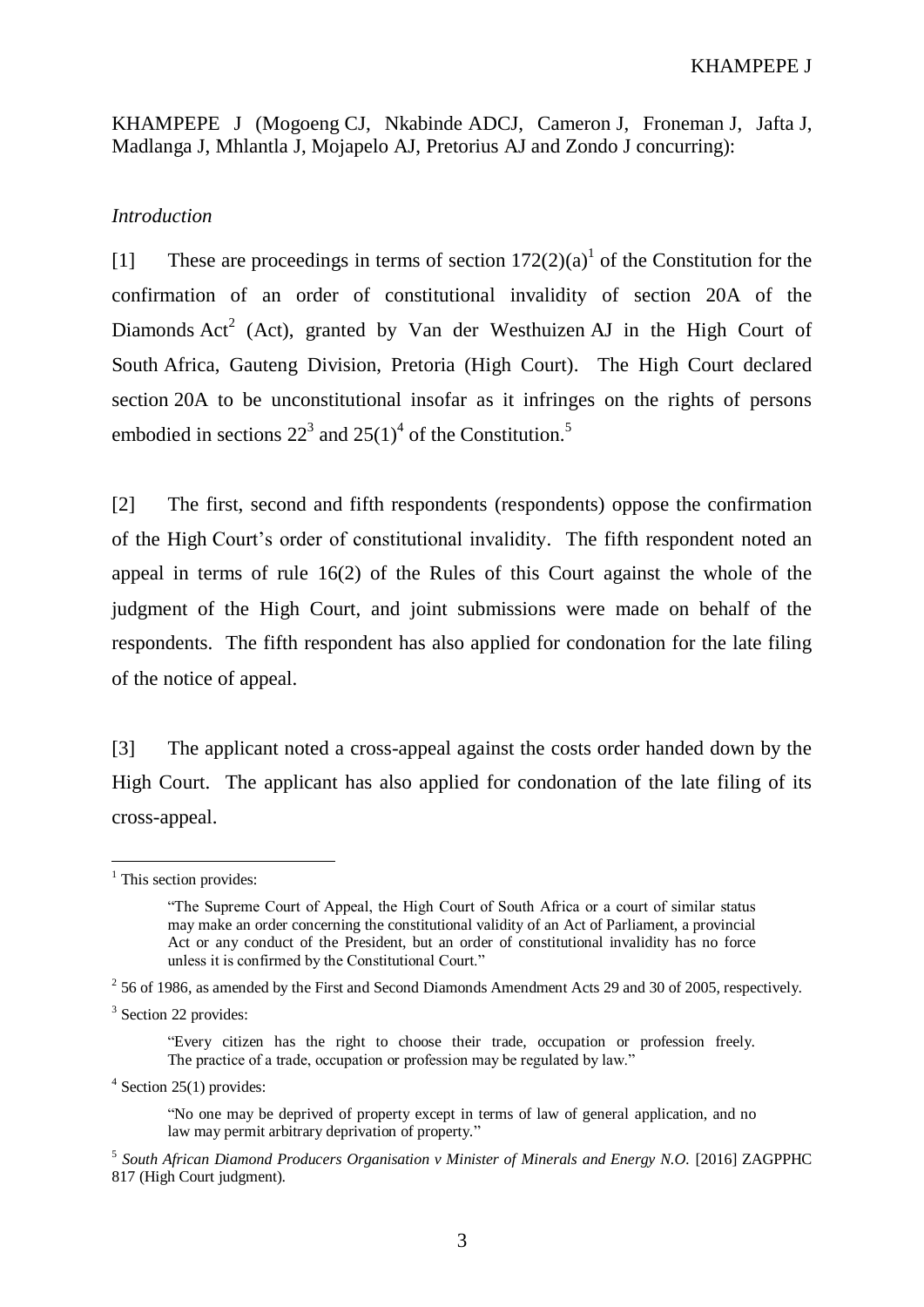#### *Parties*

[4] The applicant is the South African Diamond Producers Organisation (SADPO), a voluntary association whose aims include the streamlining of the diamond producers' industry and acting in concert with other structures in the diamond industry. Its members include diamond producers and diamond dealers.

[5] The first to sixth respondents are: the Minister of Minerals and Energy N.O., the Department of Minerals and Energy, the Minister of Finance, the Department of Finance, the South African Diamond, Minerals and Precious Metals Regulator (the Regulator),  $6$  and the State Diamond Trader,  $7$  respectively.

[6] The State Diamond Trader, the sixth respondent, has filed a notice of intention to abide the decision of this Court. Only the first, second and fifth respondents participated in the proceedings in this Court.

# *Background*

 $\overline{a}$ 

[7] The diamond trade in South Africa is regulated in terms of the Act and regulations published under it. The purposes of the Act include controlling the possession, purchase, sale, processing, local beneficiation and export of diamonds.<sup>8</sup> The Act regulates, amongst other things, the possession, sale, purchase, import and export of unpolished diamonds; the premises where the sale and purchase of unpolished diamonds may take place; and the processes to be followed in order to

 $6$  The Regulator is an entity established in terms of section 3 of the Act. Its objects are to ensure that the diamond resources of South Africa are exploited and developed in the best interests of the people of South Africa; to promote equitable access to and local beneficiation of South Africa's diamonds; and to ensure compliance with the Kimberley Process Certification Scheme (see section 4 of the Act).

 $<sup>7</sup>$  The State Diamond Trader is an entity established in terms of section 14 of the Act. The objects of the</sup> State Diamond Trader are to promote equitable access to and local beneficiation of South Africa's diamonds (see section 15 of the Act). One way in which it does this is to acquire unpolished diamonds from producers and supply them to local beneficiators. All producers are required, in terms of section 59B of the Act, to offer the unpolished diamonds they produce in a particular cycle to the State Diamond Trader, who may purchase up to a specified percentage of those diamonds and supply them to local beneficiators.

<sup>&</sup>lt;sup>8</sup> See the preamble to the Act.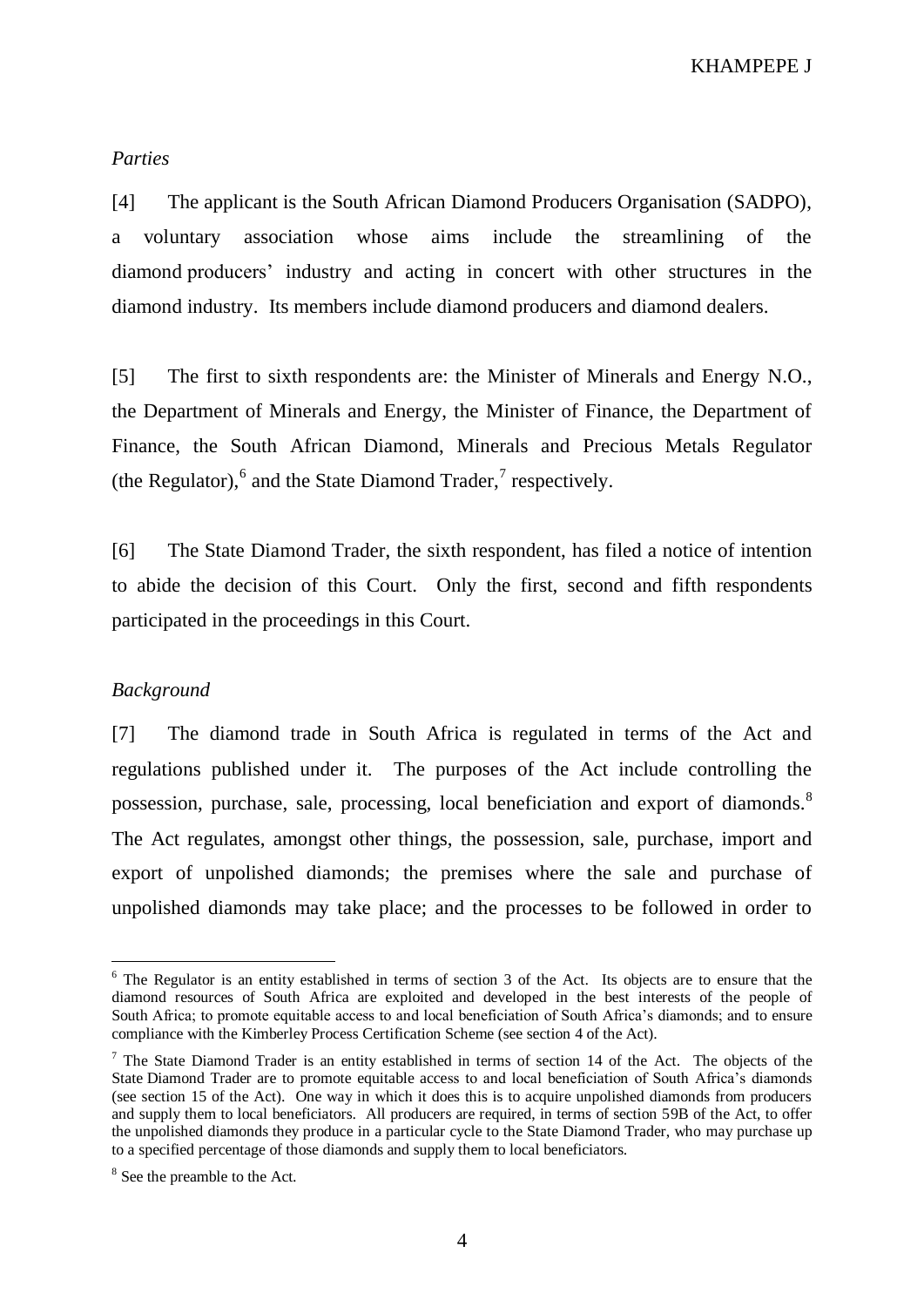export unpolished diamonds.

 $\overline{a}$ 

[8] Before the Act was amended in 2007,<sup>9</sup> a number of SADPO members, who were licensed dealers, had developed a mode of operation at their licensed business premises.<sup>10</sup> In terms of this practice, unpolished diamonds from local producers were offered on an anonymous tender basis to other South African licensed dealers for purchasing parcels of unpolished diamonds on offer. Non-licensed "experts", who attended on behalf of prospective foreign buyers, "assisted" the licensed purchasers. The experts were themselves often from abroad. The ultimate sale was concluded between the producer or licensed dealer and the South African licensed purchaser. This mode of operation allegedly not only assisted in determining the correct "international" market value, but also enabled local producers to mingle with prospective foreign purchasers. The result was that a prospective foreign purchaser was already lined up, should the decision be made that parcels purchased be exported and sold on. The business premises upon which this mode of operation took place became known as "tender houses". The term "tender house" is not used in the Act, and no specific provision is made for this practice. Those who participated in this practice submit that it is simply a business practice that evolved within the industry.

[9] Whether the conduct of business at the tender houses was lawful is the subject of dispute between the parties. While SADPO takes the view that this practice was lawful, as the pre-amendment Act did not prescribe the manner in which unpolished diamonds had to be bought and sold, the respondents argue that this practice has never been lawful and exploits a loophole in the regulatory framework in order to allow unlicensed persons to participate in the diamond trade.

[10] The First and Second Diamonds Amendment Acts came into operation on 1 July 2007. They amended the Act in material respects, including by providing for:

<sup>&</sup>lt;sup>9</sup> The First and Second Diamonds Amendment Acts 29 and 30 of 2005 came into effect on 1 July 2007.

<sup>&</sup>lt;sup>10</sup> These premises were either the business premises of a licensed diamond dealer or a licensed diamond exchange.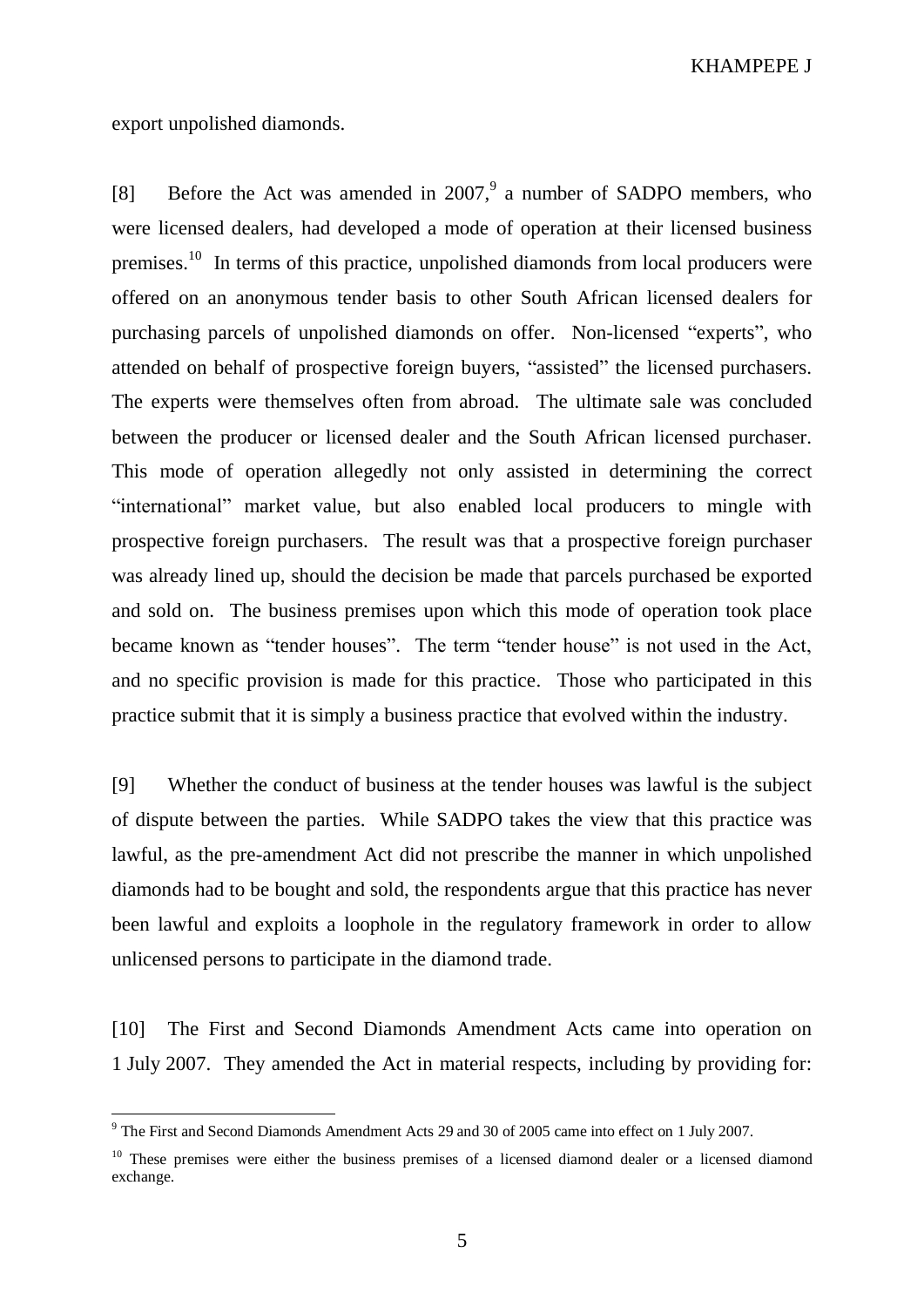the establishment of the Regulator;<sup>11</sup> the establishment of the State Diamond Trader;<sup>12</sup> the restructuring of the licensing regime; $13$  and the establishment of diamond exchange and export centres (DEECs).<sup>14</sup>

[11] The Amendment Acts inserted section 20A – the impugned provision – into the Act. This section provides:

- "(1) No licensee may be assisted by a non-licensee or holder of a permit referred to in section 26(e) during the viewing, purchasing or selling of unpolished diamonds at any place where unpolished diamonds are offered for sale in terms of this Act, except at a diamond exchange and export centre.
- (2) No holder of a diamond trading house licence referred to in section 26(f) or any person authorized in terms of this Act to sell unpolished diamonds may allow the assistance prohibited in subsection (1)."

[12] Aggrieved by certain of the amendments, SADPO approached the High Court to have various provisions of the Act, as amended, set aside.

# *In the High Court*

[13] Initially, SADPO raised various constitutional issues relating to a number of amendments to the Act.<sup>15</sup> These were ultimately narrowed down to relate only to section 20A of the Act.<sup>16</sup>

 $11$  Section 3.

 $12$  Section 14.

 $13$  Section 26.

<sup>&</sup>lt;sup>14</sup> Section 59(b). This section provides that the Regulator shall establish DEECs, which shall facilitate the buying, selling, export and import of diamonds. Section 48A provides that all unpolished diamonds intended for export purposes must first be offered for local sale at a DEEC in the prescribed manner. Previously, diamonds could be exported through diamond exchanges, run by diamond exchange licensees. The DEEC alters this position, and is intended to be a "one-stop shop" for the export of unpolished diamonds. Any producer who exports unpolished diamonds must export from a DEEC and pay the relevant export duty. Temporary licensees may also purchase and export unpolished diamonds at the DEEC and pay the relevant export duty.

<sup>&</sup>lt;sup>15</sup> Challenges were initially raised to sections 19, 20, 20A, 48(a), 59, 59A and 59B of the Act, as amended.

 $16$  High Court judgment above n 5 at para 6.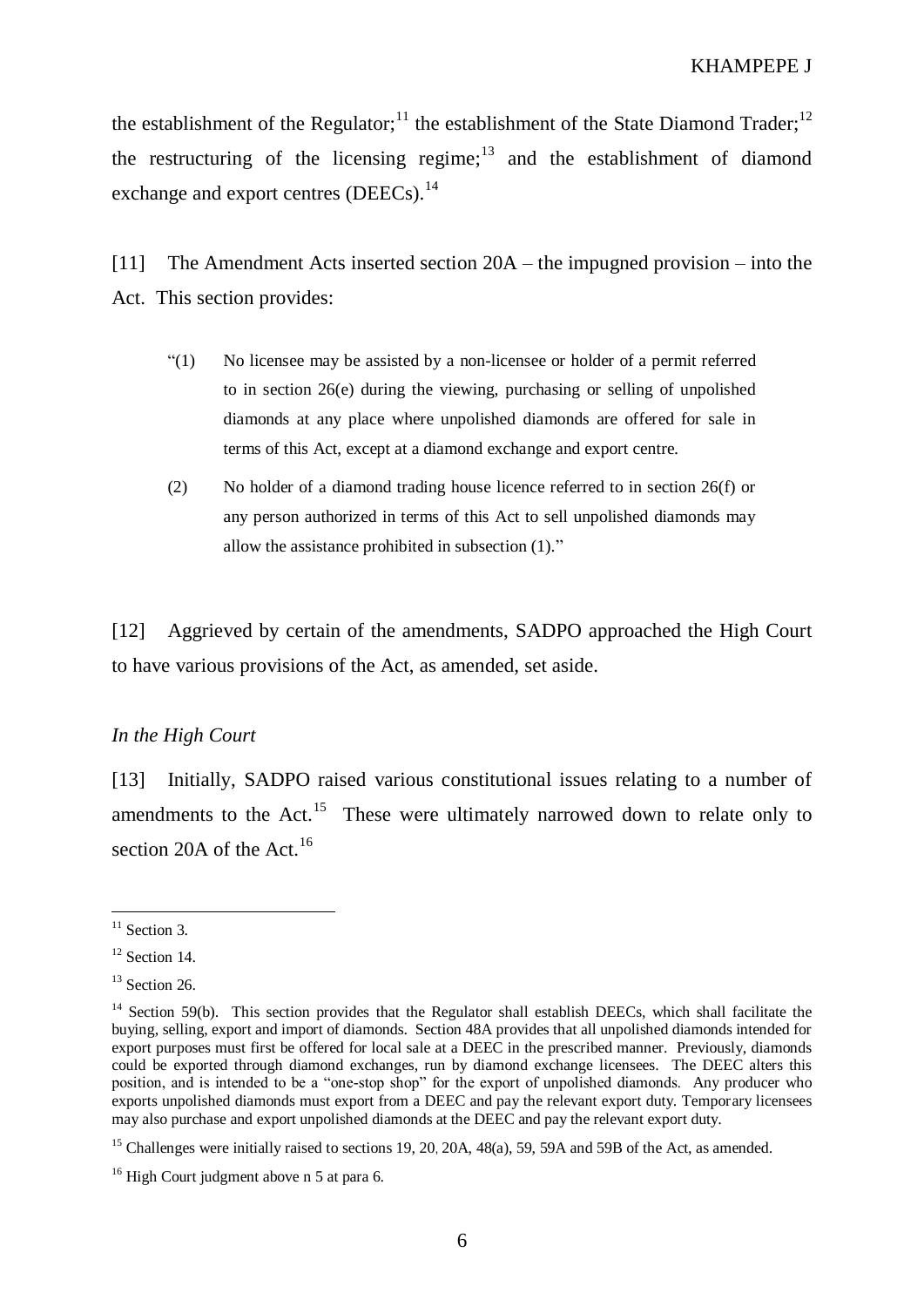[14] SADPO argued that section 20A offends against sections 22 and 25 of the Constitution.<sup>17</sup> On the section 25 challenge, SADPO argued that the prohibition on unlicensed assistance in section 20A deprived SADPO's members of their property – the right to receive full market value for the unpolished diamonds they owned – without sufficient reason.<sup>18</sup> On the section 22 challenge, SADPO argued that section 20A is arbitrary and deprives members of their right to conduct their business in the manner they deem fit.<sup>19</sup> Further, SADPO argued that there is insufficient reason for section 20A; there is no rational connection between section 20A and a legitimate government purpose; and section 20A goes much further than necessary to achieve the legislative purpose. $20$ 

[15] The respondents argued that the High Court was bound by the decision of the Supreme Court of Appeal in  $Saidex<sup>21</sup>$  to find that the tender house practice had always been unlawful. If this practice was unlawful pre-amendment, SADPO's members could have accrued no legally protectable rights through the tender house practice. The respondents further argued that no property was deprived through the alleged loss of income, and that in any event there was no arbitrariness.<sup>22</sup> Further, section 20A does not limit the freedom of choosing a trade or occupation and in any event is not arbitrary.<sup>23</sup> According to the respondents, the rationale for section 20A was three-fold: first, to promote local beneficiation of South African diamonds; second, to tighten the regulation of unpolished diamonds and eliminate illegal practices that were taking place in the diamond trade; and third, to ensure compliance with the Kimberley

 $17$  Id at para 7.

 $18$  Id at para 38.

 $19$  Id at para 43.

 $20$  Id at para 8.

<sup>21</sup> *Saidex (Pty) Ltd v Minister of Minerals and Energy* [2011] ZASCA 102; 2011 JDR 0593 (SCA) (*Saidex*). The applicants in that case had sought an interim interdict to preserve their rights under the Act pending the finalisation of SADPO's application to have certain provisions of the Act declared unconstitutional. The Court held that the requirements for an interim interdict had not been met, as no *prima facie* right to conduct the tender houses had been established, and held that the practice was unlawful.

 $22$  High Court judgment above n 5 at para 45.

 $23$  Id at para 46.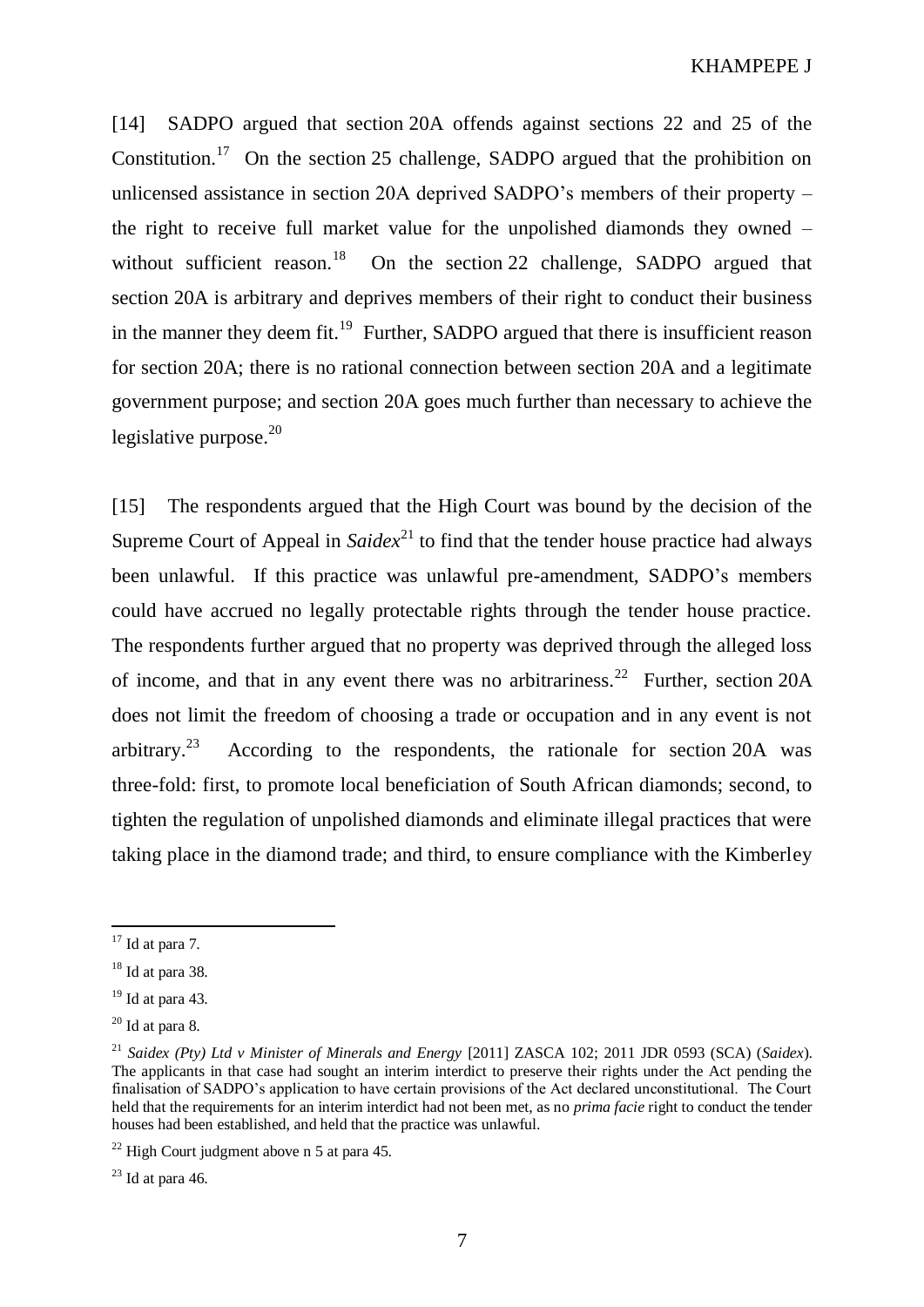Process Certification Scheme.<sup>24</sup>

[16] The High Court held that it was not bound by the decision in *Saidex* and that the business of tender houses was not unlawful pre-amendment.<sup>25</sup> The Court went on to consider the mischief section 20A was intended to address. It held that the first object – the promotion of the local beneficiation of unpolished diamonds – is sufficiently addressed in sections 59, 59A and 59B of the Act, which provide for the State Diamond Trader.<sup>26</sup> The Court held that the second object was premised on the view that the tender houses were unlawful (hence necessitating amendment by section  $20A$ ).<sup>27</sup> However, the High Court found that tender houses were lawful preamendment, rendering this aim nugatory. The High Court also appears to have accepted the argument that the monitoring of the movement of unpolished diamonds from South Africa is adequately dealt with in numerous sections of the amended Act, and that section 20A is unnecessary for this object. $^{28}$ 

[17] The High Court held that section 22 of the Constitution "warrants the freedom of choosing of a trade, occupation or profession and thereby obtaining the maximum benefit and advantage accruing therefrom within the four corners of the  $law$ <sup>29</sup>. As a result, it held that prohibiting assistance other than at DEECs constitutes a limitation of the rights entrenched in section  $22<sup>30</sup>$  The Court also accepted that there was a deprivation of property, which it held was "irrational, arbitrary and disproportional".<sup>31</sup> It held that the respondents had failed to discharge their onus to prove the limitations

<sup>&</sup>lt;sup>24</sup> Id at para 27. The Kimberley Process Certification Scheme is an international certification scheme for the international trade in unpolished diamonds, negotiated in the Kimberley Process. It aims to eradicate the circulation of conflict diamonds.

<sup>&</sup>lt;sup>25</sup> High Court judgment above n 5 at paras 21-5.

 $26$  Id at paras 29 and 40.

 $27$  Id at para 31.

 $28$  Id at paras 41-2.

 $29$  Id at para 47.

 $30$  Id at para 48.

 $31$  Id at para 49.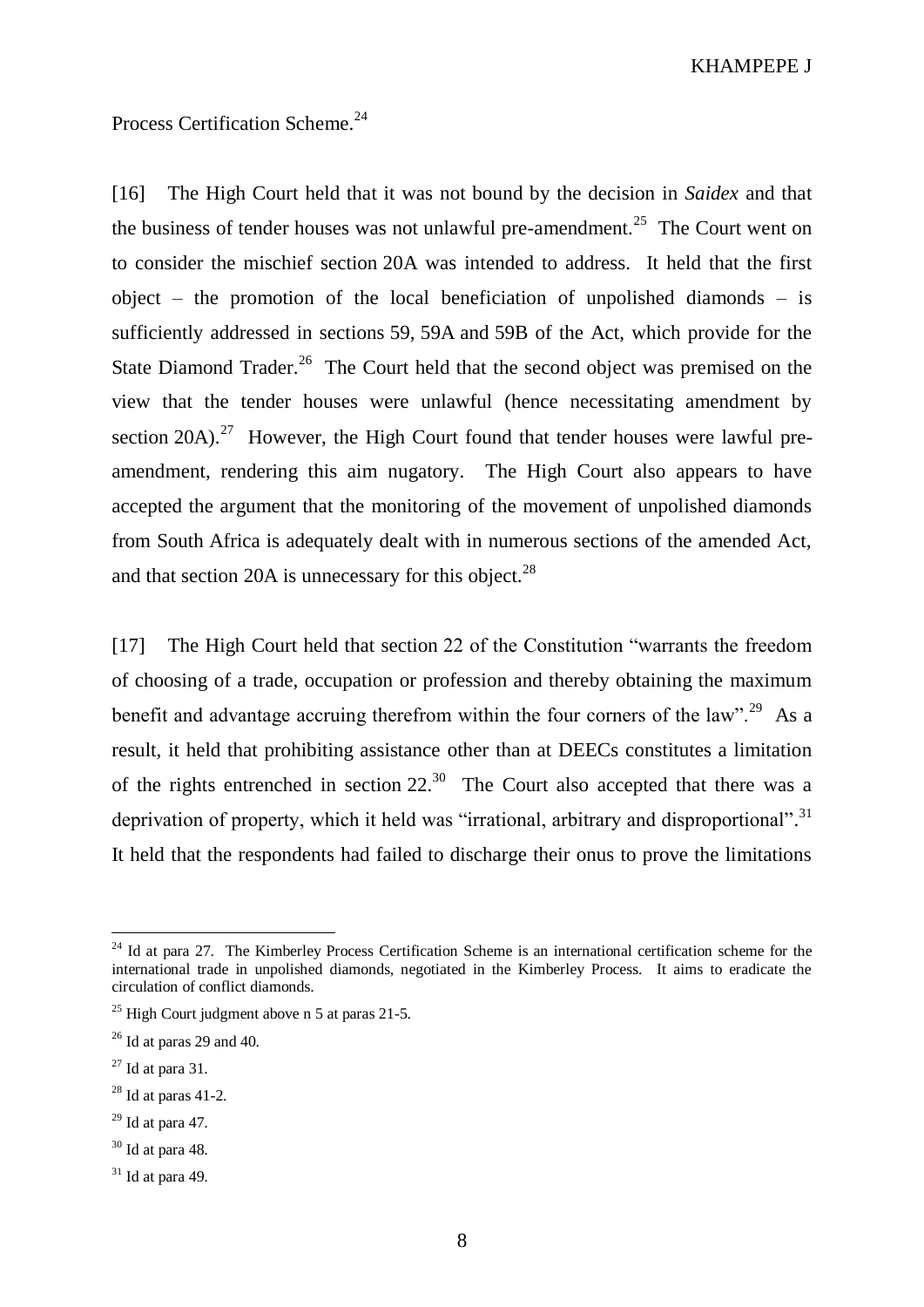justified in terms of section 36 of the Constitution.<sup>32</sup>

[18] The High Court declared section 20A of the Act to be unconstitutional insofar as it infringes on the rights embodied in section 22 and also declared the arbitrary deprivation in terms of section 25(1) of the Constitution of the rights accrued by persons who perform the functions of tender houses to be unconstitutional.<sup>33</sup> The Court also ordered that, pending confirmation of the declaration of invalidity, the respondents be interdicted from implementing section 20A, and ordered the six respondents to pay the costs of the application.<sup>34</sup>

## *In this Court*

[19] The matter was then referred to this Court in accordance with section 172(2)(a) of the Constitution for the confirmation of the order of constitutional invalidity. As explained above, the respondents appeal against the entire judgment and order of the High Court.

#### *Applicant's submissions*

[20] First, SADPO argues that section 20A allows for the arbitrary deprivation of "the rights" of those SADPO members who are producers of diamonds, who had conducted business as tender houses, and who were holders of diamond exchange certificates. SADPO argues that producers have been deprived of the right to realise the full market value of the diamonds they own as a result of the prohibition on unlicensed assistance.<sup>35</sup> This right forms part of their *ius disponendi* (right to alienate their property). Additionally, dealers have been deprived of their right to receive full market value for their diamonds when selling, as they can only market to local

 $32$  Id at para 50.

 $33$  Id at para 51.

<sup>34</sup> Id.

<sup>&</sup>lt;sup>35</sup> "Producer" is defined in section 1 of the Act as "any person entitled to win or recover diamonds in terms of sections 19, 25 and 27 of the Mineral and Petroleum Resources Development Act". These sections of the Mineral and Petroleum Resources Development Act 28 of 2002 deal with prospecting rights, mining rights and mining permits respectively.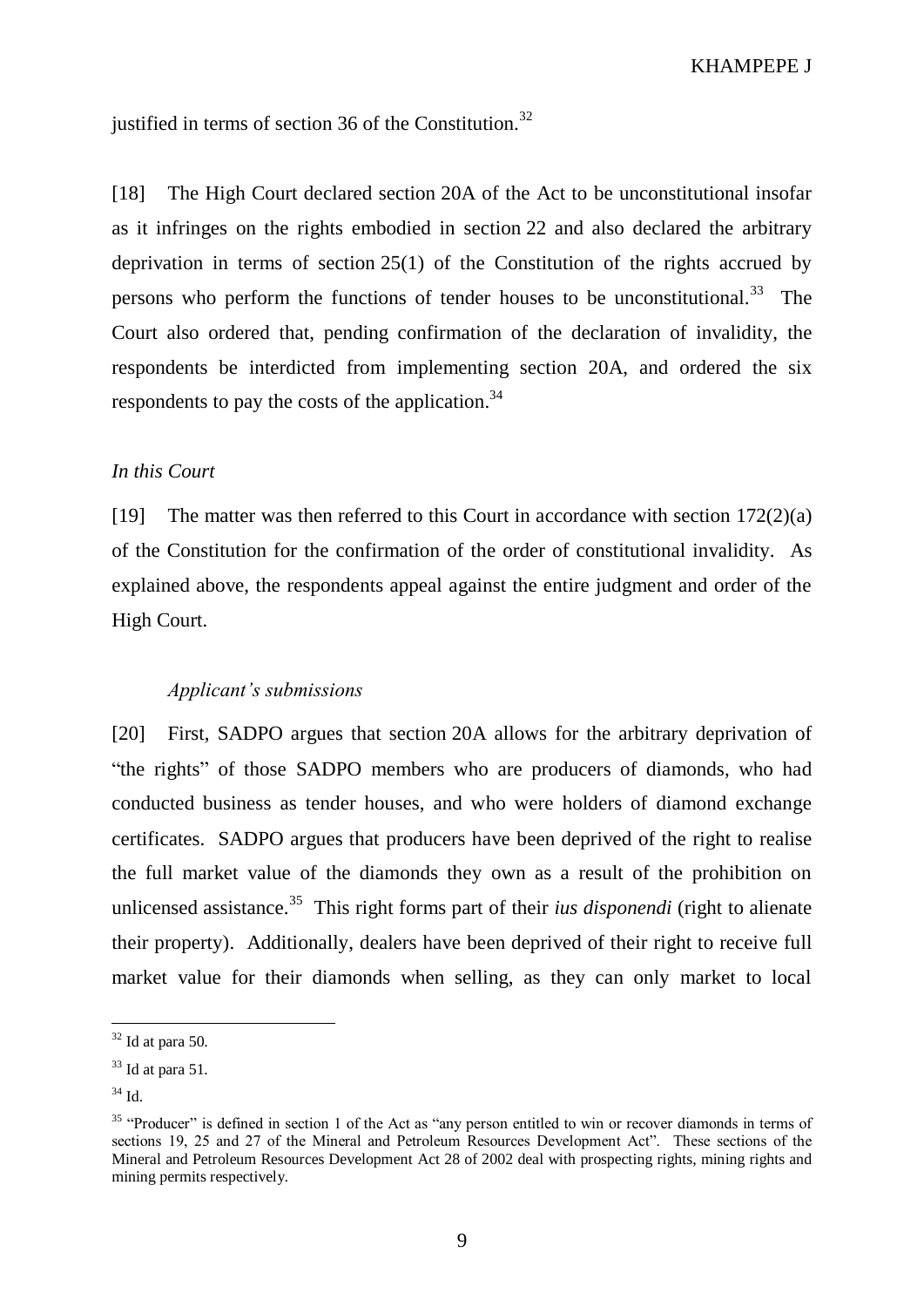licensees.<sup>36</sup> Similarly, previous holders of diamond exchange certificates have been deprived of the right to sell to the export market. The Amendment Acts abolished diamond exchanges; under the new regime, previous holders of diamond exchange certificates may apply for a trading house licence under section 26(f). SADPO argues that the trading house licence affords far fewer rights than the diamond exchange certificate did, as a trading house can only market to a local licensee; no foreign assistance is allowed; and trading house licensees may no longer export. Further, SADPO submits that the alleged deprivations are arbitrary as the law does not provide sufficient reason for the deprivation.

[21] Second, SADPO submits that section 20A infringes the rights of its members under section 22 of the Constitution in that it limits their right to choose and practise their trade freely, without sufficient reason or a rational basis having been shown by the respondents.

[22] Third, on the cross-appeal on costs, SADPO submits that the High Court should have awarded costs "including the costs of two counsel" (as opposed to simply ordering costs). In addition, SADPO argues that the High Court should have ordered that the costs be paid by the respondents jointly and severally.

#### *Respondents' submissions*

 $\overline{a}$ 

[23] The respondents argue that there is no legal right from which the practice of tender houses arose. The practice of tender houses was illegal, and therefore could not have produced anything close to a legal right. As a result, SADPO's members do not have protectable rights in terms of section 25(1) of the Constitution.

[24] The respondents further submit that the purpose of section 20A is to prohibit assistance by unlicensed persons in the dealing of unpolished diamonds. They had

<sup>&</sup>lt;sup>36</sup> "Dealer" is defined in section 1 of the Act as "the holder of a diamond dealer's licence contemplated in section 26(a)". This licence entitles the holder to "carry on business as a buyer, seller, importer or exporter of unpolished diamonds".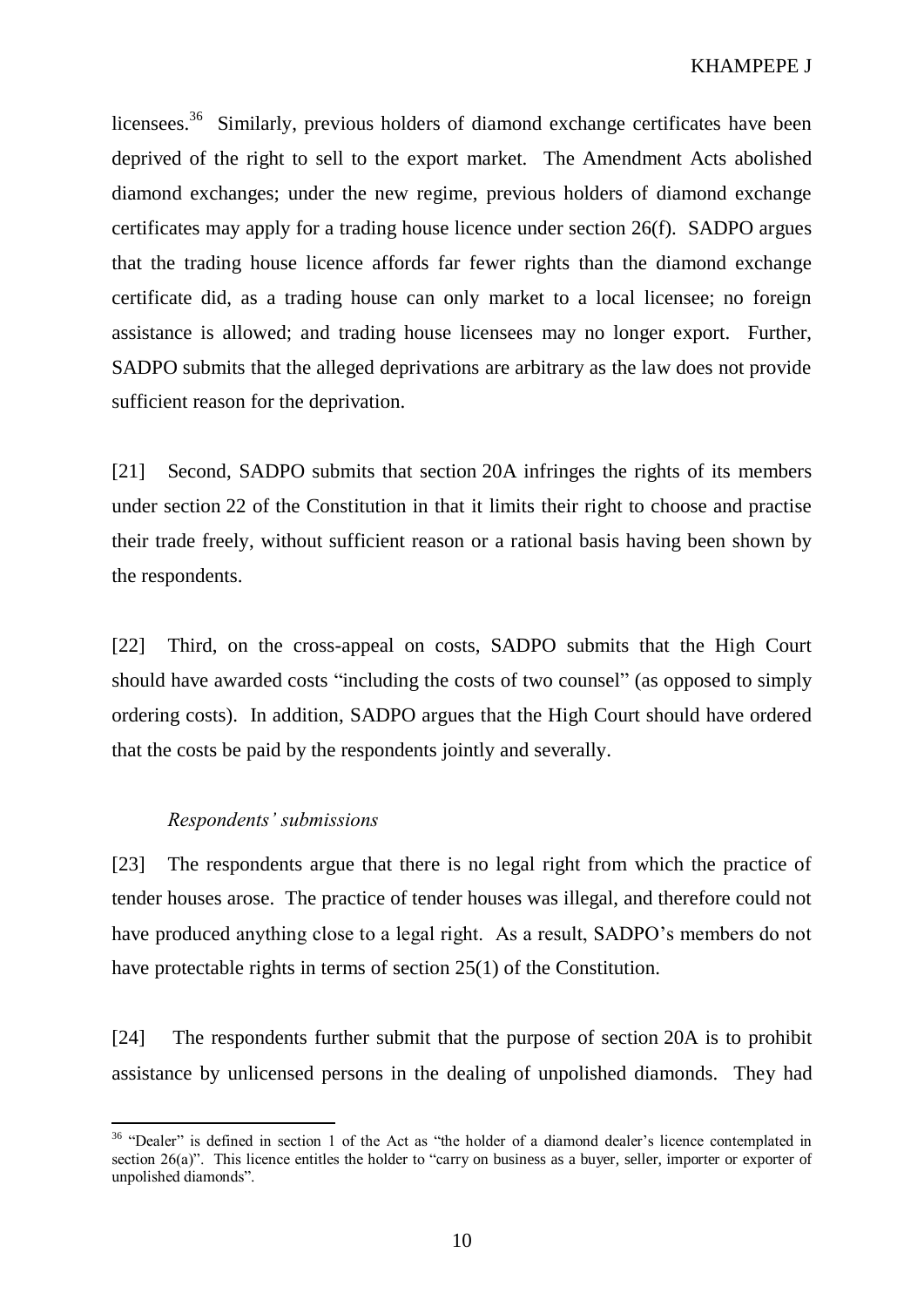identified the practice of tender houses as unlawful, which resulted in the prohibition in section 20A. The "nuisance" sought to be dealt with was unlicensed persons assisting local licensed dealers when viewing and buying unpolished diamonds in South Africa, and the resulting export of unpolished diamonds to these "experts" whose identities remained unknown to government.

[25] On the challenge based on section 22 of the Constitution, the respondents submit that the opportunity to earn an additional 30% from the tender house practice has no basis in law. They also submit that, even if that opportunity is a legally protectable right, government has the power in terms of section 22 to regulate the trade of a diamond dealer.

[26] The respondents submit that section 20A is intended to play an important role in the regulation of trading in unpolished diamonds. They state that the purposes of section 20A are: to promote the local beneficiation of South African diamonds; to tighten the regulation of the diamond trade and eliminate illegal activities that were occurring in the diamond trade; and to comply with the Kimberley Process Certification Scheme. As a result, the respondents submit that there are legitimate purposes behind section 20A, and that that section is rationally related to those purposes.

[27] In the event that this Court decides that section 20A does limit any of SADPO's members' rights, the respondents submit that any limitation is reasonable and justifiable in terms of section 36(1) of the Constitution.

*Issues*

[28] This matter raises two principal issues—

(a) whether section 20A of the Act arbitrarily deprives SADPO's members of property, as envisaged in section 25 of the Constitution; and

11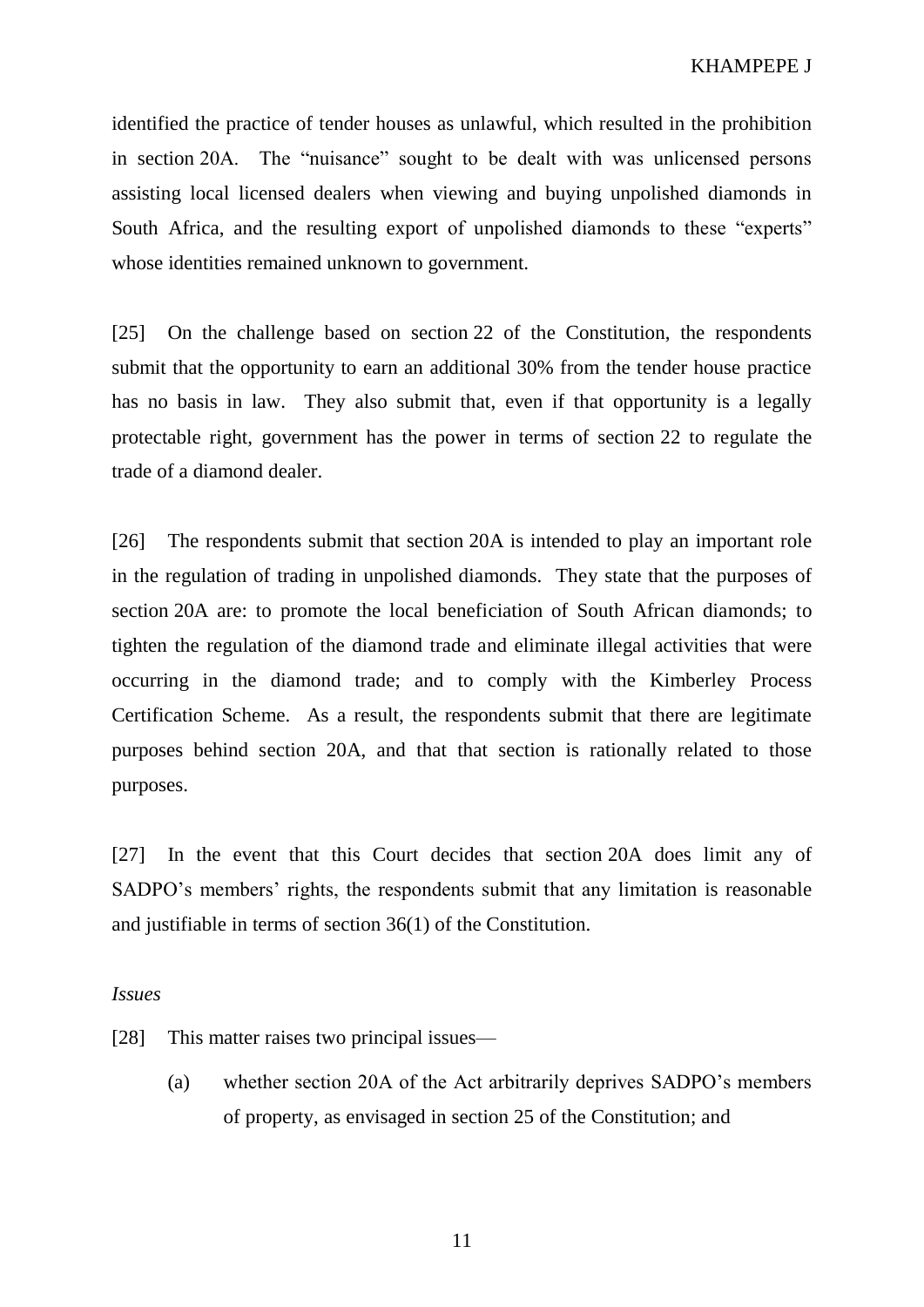(b) whether section 20A of the Act violates the right of SADPO's members to choose their trade, occupation or profession freely, as enshrined in section 22 of the Constitution.

[29] I deal with each of these issues below. Though much is made of it in the papers, the issue whether the tender house practice was lawful before the Act was amended is not relevant to determining the matter. I proceed on the assumption that the practice was previously lawful.

#### *Preliminary issues: jurisdiction and condonation*

[30] As these are confirmation proceedings in terms of section 167(5) of the Constitution, this Court's jurisdiction is necessarily engaged.

[31] The fifth respondent has applied for condonation of the late filing of its notice of appeal. The notice was filed one day late, on 28 September 2016. The reason for the delay was that, when the candidate attorney attempted to file the notice on 27 September 2016, the Registrar quite properly declined to accept the document as there was no proof of agreement between the parties for service by email; nor was there acknowledgement of receipt from all of the respondents. The defect was remedied and the notice was filed on the following day. This explanation is satisfactory and the delay is minimal. This matter engages important constitutional issues and involves a declaration of invalidity of a legislative provision. Moreover, there has been no prejudice to the applicant, particularly as service was effected timeously. It is in the interests of justice that condonation be granted.<sup>37</sup>

[32] The applicant has applied for condonation for the late filing of its notice of cross-appeal. The applicant states that it assumed that it had 10 days after the date of the fifth respondent's notice of appeal to file its cross-appeal, as an application for

 $\overline{a}$ <sup>37</sup> Head of Department, Department of Education, Limpopo Province v Settlers Agricultural High School [2003] ZACC 15; 2003 (11) BCLR 1212 (CC) at para 11 and *S v Mercer* [2003] ZACC 22; 2004 (2) SA 598 (CC); 2004 (2) BCLR 109 (CC) at para 4.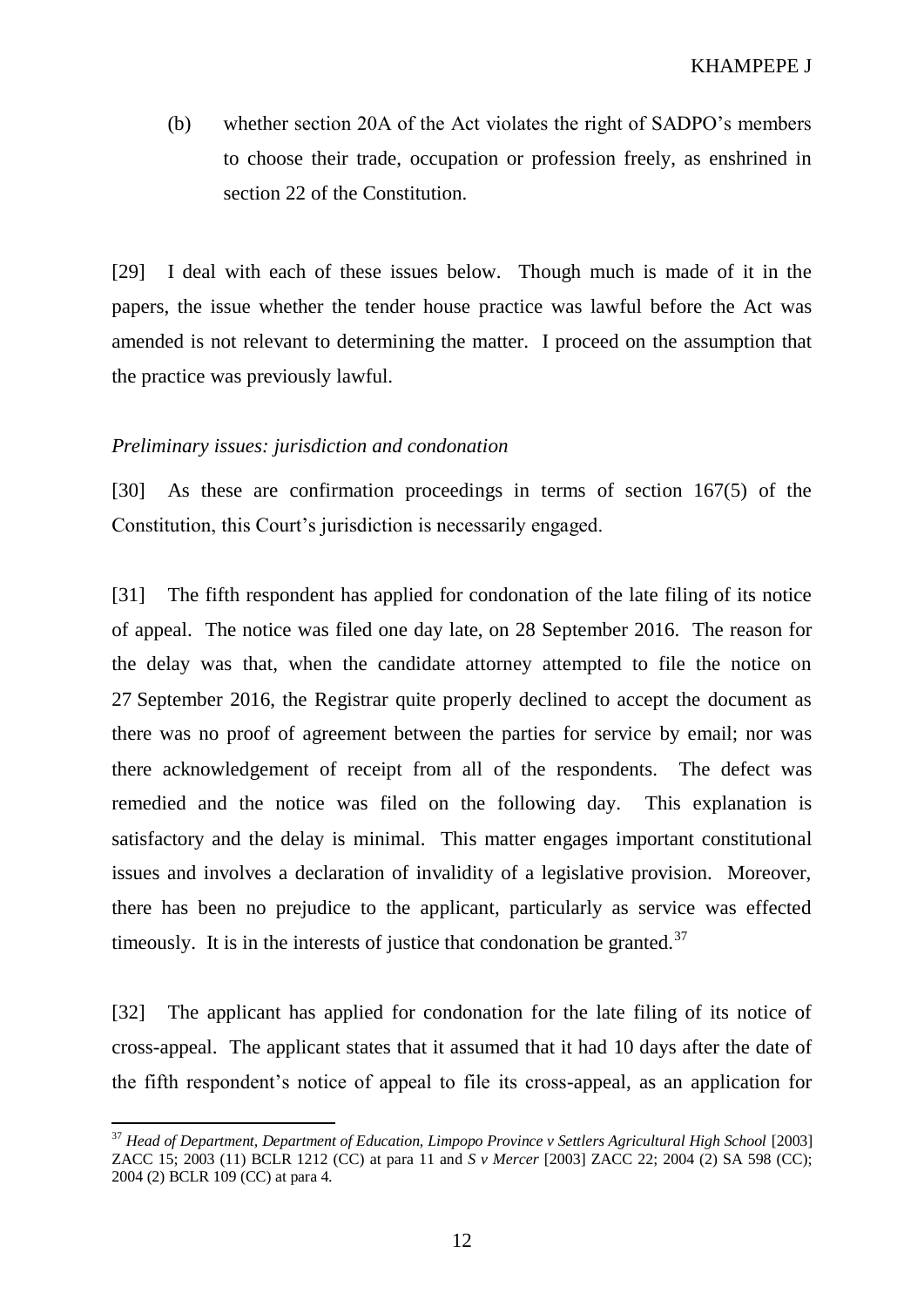leave to cross-appeal in terms of rule 19 of the Rules of this Court must be filed within 10 days of the filing of the application for leave to appeal. In this instance, however, there was no application for leave to appeal filed in terms of rule 19, as the notice of appeal was lodged in terms of rule 16, which does not require an application for leave to appeal. Rule 16 does not specify time-limits for the noting of a cross-appeal. The applicant notes that the reference to an appeal in rule 16 may include a cross-appeal, which would mean that the notice of cross-appeal was required to be lodged by the same date as the fifth respondent's notice of appeal  $-27$  September 2016. The applicant therefore requests condonation for the late filing of the notice of cross-appeal to the extent necessary.

[33] The applicant's cross-appeal is in effect an appeal against the order of the High Court, and is governed by rule 16. The time periods in rule 16 therefore apply, and the notice was required to be filed by 27 September 2016. The applicant's notice of cross-appeal was filed on 14 October 2016 – two and a half weeks late. Again, the delay is not significant, and there has been no prejudice to the respondents. Given the narrow issues raised by the cross-appeal, which deals only with the costs award, it is in the interests of justice that condonation be granted.

### *The challenge based on section 25*

 $\overline{a}$ 

[34] Section 25(1) provides that "no one may be deprived of property except in terms of law of general application, and no law may permit arbitrary deprivation of property". In order for there to be an infringement of section 25(1), (1) the thing in question must be property; (2) there must be a deprivation; and (3) the deprivation must be arbitrary.<sup>38</sup> The test was enunciated by this Court in *FNB*:

- "(a) Does that which is taken away from FNB by the operation of section 114 amount to 'property' for purpose of section 25?
- (b) Has there been a deprivation of such property by the Commissioner?

<sup>38</sup> *First National Bank of SA Ltd t/a Wesbank v Commissioner, South African Revenue Service; First National Bank of SA Ltd t/a Wesbank v Minister of Finance* [2002] ZACC 5; 2002 (4) SA 768 (CC); 2002 (7) BCLR 702 (CC) (*FNB*) at para 46.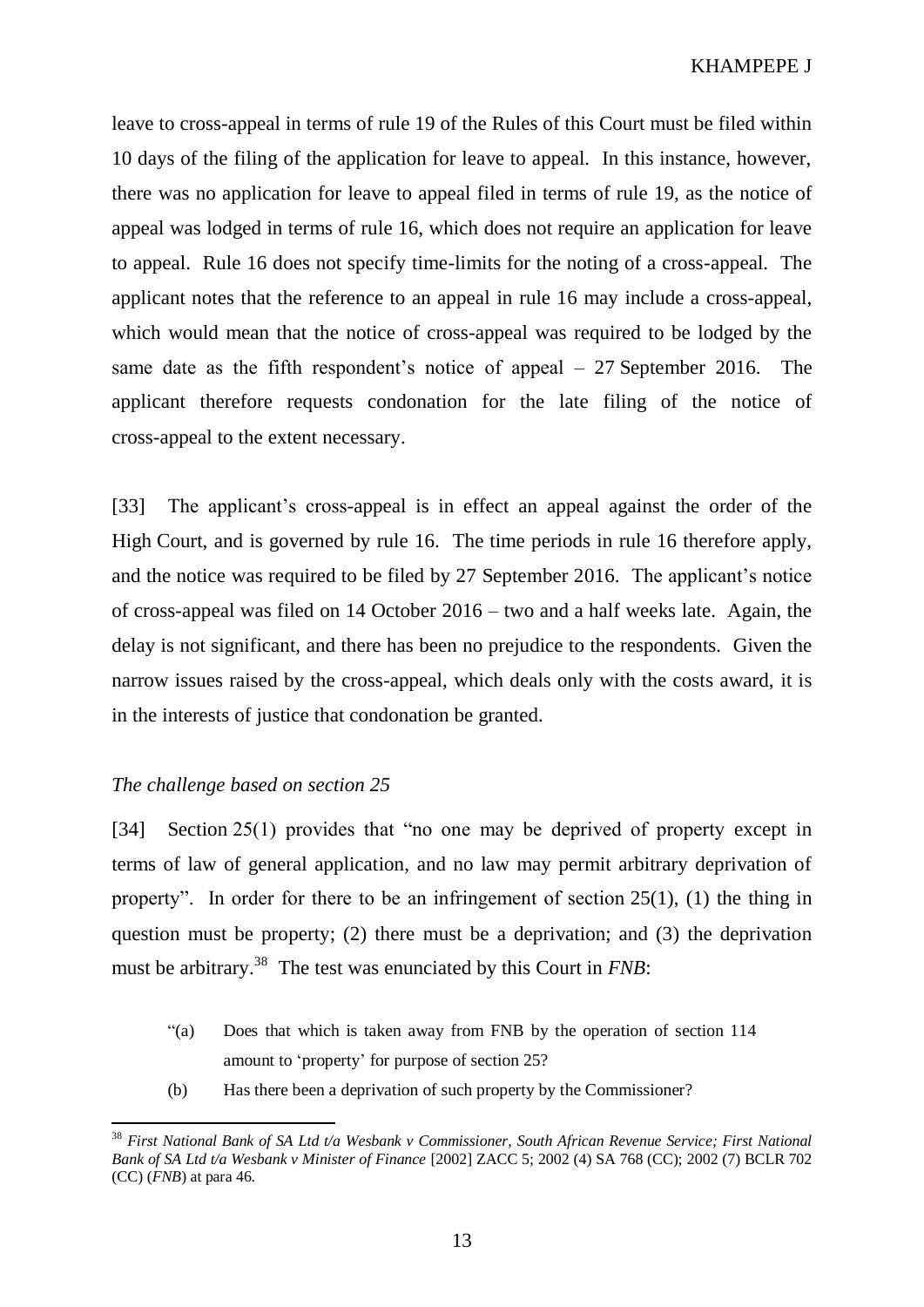- (c) If there has, is such deprivation consistent with the provisions of section  $25(1)$ ?
- (d) If not, is such deprivation justified under section 36 of the Constitution?
- (e) If it is, does it amount to expropriation for purpose of section  $25(2)$ ?
- (f) If so, does the deprivation comply with the requirements of sections  $25(2)(a)$  and  $(b)$ ?
- (g) If not, is the expropriation justified under section  $36$ ?"<sup>39</sup>

[35] SADPO argues that the property rights in issue are twofold: the ownership of the *diamonds* won by the producers and bought and sold by the dealers; and the ownership of the diamond dealer *licences* and concomitant ownership of their businesses.

[36] In relation to the diamonds, SADPO contends that producers and dealers are deprived of 30% of the market value of the diamonds they sell, because section 20A prohibits a key part of the price-forming mechanism – unlicensed expert assistance. Without this assistance, producers and dealers are unable to obtain the prices they were previously able to obtain, and suffer a loss of 30% compared to the prices they were previously able to obtain. On SADPO's argument, this constitutes interference with their members' *ius disponendi* which, they argue, includes the right to obtain the highest possible price for that property. In relation to the licences, SADPO contends that diamond dealers have been deprived of property in that the activities they were previously entitled to engage in under their licences have been limited.

[37] The test laid down by this Court in *FNB* requires us to ask, first, whether the things at issue here constitute property; second, whether there has been a deprivation; and third, whether the deprivation is contrary to section 25(1) (in that it is arbitrary).<sup>40</sup>

 $39$  Id.

<sup>&</sup>lt;sup>40</sup> In *FNB* id, this Court set out a sliding scale for determining whether a deprivation of property is arbitrary: the standard can range from rationality, to something more akin to proportionality, depending on the circumstances. At paras 65-6, this Court held:

<sup>&</sup>quot;In its context arbitrary, as used in section 25(1), is not limited to non-rational deprivations, in the sense of there being no rational connection between means and ends. It refers to a wider concept and a broader controlling principle that is more demanding than an enquiry into mere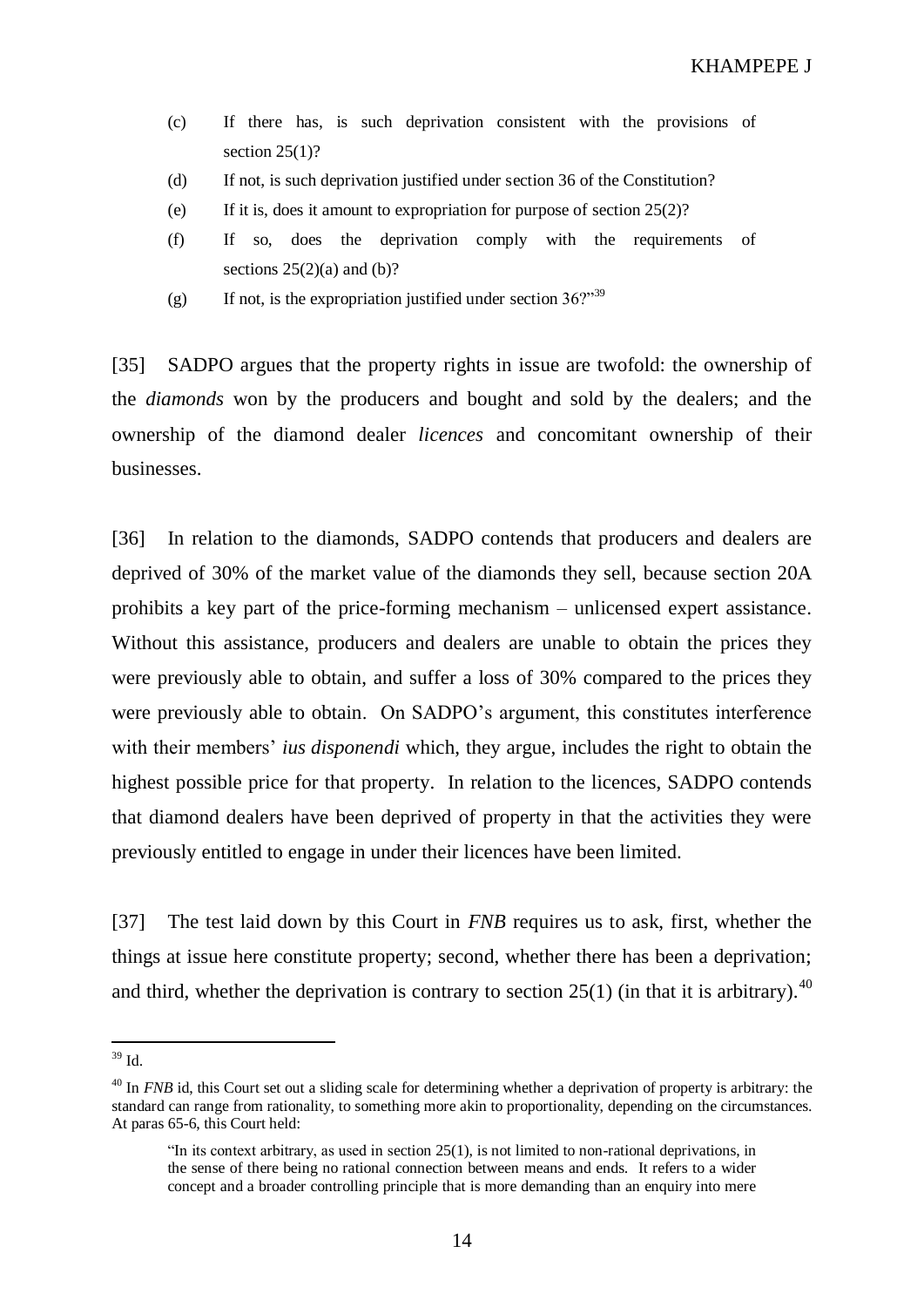SADPO's contention is that its members have been deprived of (1) 30% of the value of the diamonds they purchase and sell; and (2) the right to engage in activities they were previously entitled to engage in in terms of their licences. When approaching the *FNB* enquiry on these facts, there appear to be two possible ways to approach the first two legs of the test ("property" and "deprivation").

[38] On one approach, we could proceed on the basis that the "property" in issue is the diamonds and the licences, and then, at the "deprivation" stage of the enquiry, consider whether what has been taken away from licensees (30% of the previous market value, and the entitlement to engage in business in a particular way) constitutes a right or interest worthy of protection, and is substantial enough that its removal constitutes "deprivation". From there, if there is a deprivation of property, we would proceed to the arbitrariness analysis. An alternative approach would be to begin by enquiring what it is that has been taken away (30% of the previous market value, and the entitlement to engage in business in a particular way), and consider whether those "rights" or interests constitute "property" for the purposes of section 25. Only if those rights or interests constitute property would we move on to the next stages of the test.

[39] The former approach is preferable in this instance. The "property" at issue here is the ownership of the diamonds, and the ownership of the licences (assuming the licences are property). That ownership brings with it certain rights and entitlements. SADPO alleges that these include the interests it seeks to protect on behalf of its members.

rationality. At the same time it is a narrower and less intrusive concept than that of the proportionality evaluation required by the limitation provisions of section 36. This is so because the standard set in section 36 is reasonableness and justifiability, whilst the standard set in section 25 is arbitrariness. This distinction must be kept in mind when interpreting and applying the two sections.

It is important in every case in which section  $25(1)$  is in issue to have regard to the legislative context to which the prohibition against arbitrary deprivation has to be applied; and also to the nature and extent of the deprivation. In certain circumstances the legislative deprivation might be such that no more than a rational connection between means and ends would be required, while in others the ends would have to be more compelling to prevent the deprivation from being arbitrary."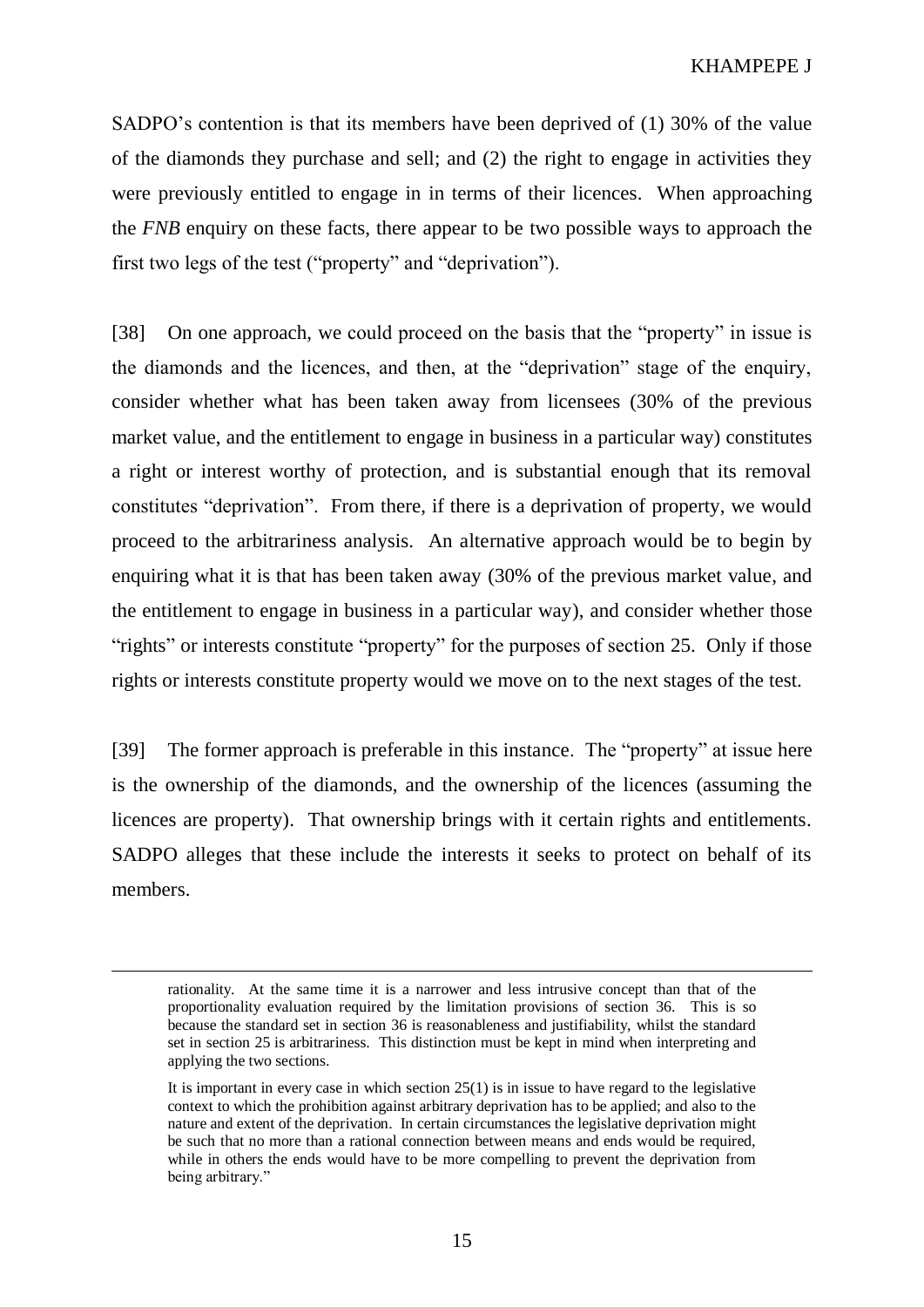[40] Below, I consider the ownership of the *diamonds* won by the producers and bought and sold by the dealers and the purported ownership of the diamond dealer *licences* in turn, in order to determine whether section 20A permits the arbitrary deprivation of property.

#### *Ownership of diamonds*

 $\overline{a}$ 

[41] The ownership of a corporeal movable object has long been recognised as property, both under common law and for the purpose of section  $25.^{41}$  That SADPO's members hold constitutionally protectable property in the physical diamonds they buy and sell is uncontroversial: the diamonds are clearly property for the purposes of section 25.

[42] The more complex question is whether section 20A deprives producers and dealers of ownership of their diamonds. The deprivation enquiry was first encapsulated by this Court in *Mkontwana*:

"Whether there has been a deprivation depends on the *extent of the interference* with or limitation of use, enjoyment or exploitation. It is not necessary in this case to determine precisely what constitutes deprivation. No more need be said than that at the very least, *substantial interference* or limitation that goes beyond the normal restrictions on property use or enjoyment found in an open and democratic society would amount to deprivation."<sup>42</sup>

[43] The Court in *Mkontwana* thus did not delineate the precise ambit of what constitutes "deprivation", but noted that a substantial limitation, beyond the normal expected restrictions on property, would constitute deprivation.

[44] This Court again had occasion to comment on the deprivation analysis in *Offit*. It affirmed that there must be a "substantial interference", and developed the enquiry:

<sup>&</sup>lt;sup>41</sup> This Court in *FNB* above n 38 at para 51 held that "ownership of a corporeal movable must – as must ownership of land – lie at the heart of our constitutional concept of property".

<sup>42</sup> *Mkontwana v Nelson Mandela Metropolitan Municipality* [2004] ZACC 9; 2005 (1) SA 530 (CC); 2005 (2) BCLR 150 (CC) at para 32. My emphasis.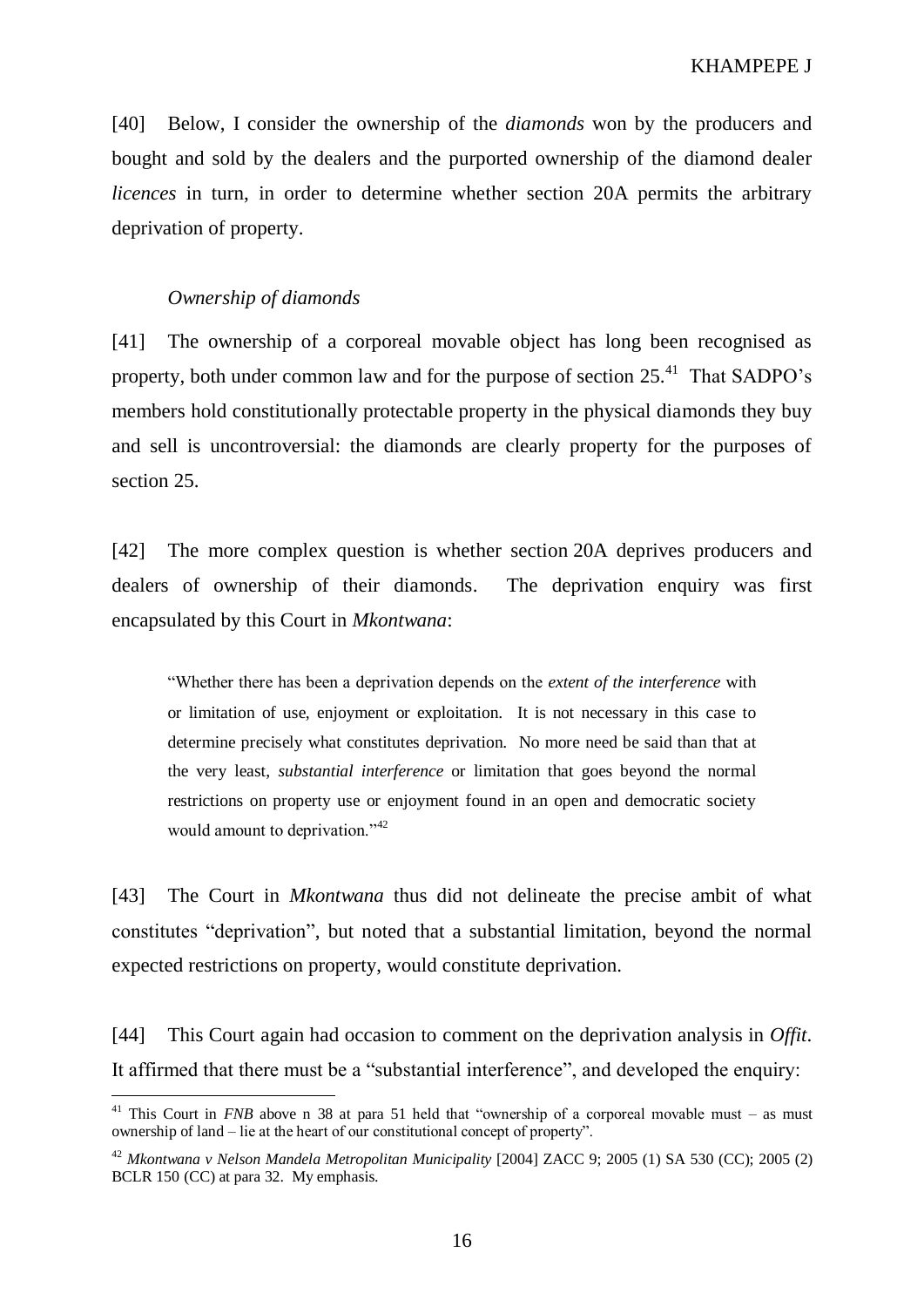"Our jurisprudence is clear that the physical taking of property is not required to constitute a deprivation, and it suffices for one or more of the entitlements of ownership to be impacted upon. Whilst direct or physical interference is not necessary, the impact must be of *sufficient magnitude to warrant constitutional engagement*. A court must give consideration to the extent to which the use and the enjoyment of land have been diminished."<sup>43</sup>

[45] The Court in *Offit* rejected an argument that the continued threat of expropriation, which could have a negative effect on the market value of the property, was sufficient to constitute a deprivation of property as envisaged in section  $25(1)$ .<sup>44</sup>

[46] This Court also had occasion to consider its approach to the deprivation analysis in *Link Africa*. 45 Dealing with section 22 of the Electronic Communications Act,<sup>46</sup> which permitted electronic communications network service licensees to enter onto municipal land and install and maintain communications infrastructure, the Court set out the enquiry as follows:

"Does section 22 inflict a deprivation? This *depends on the extent of the intrusion* in the property or limitation of its use or enjoyment. There must be interference with property that is significant enough to 'have a legally relevant impact on the rights of the affected party before deprivation of property under section 25 is established'."<sup>47</sup>

[47] In that case, it was held that there was no deprivation, as it had not been shown that Link Africa's intended actions amounted to substantial interference with the City's infrastructure:

<sup>43</sup> *Offit Enterprises (Pty) Ltd v Coega Development Corporation (Pty) Ltd* [2010] ZACC 20; 2011 (1) SA 293 (CC); 2011 (2) BCLR 189 (CC) (*Offit*) at para 41. My emphasis.

 $44$  Id at para 44.

<sup>45</sup> *Tshwane City v Link Africa* [2015] ZACC 29; 2015 (6) SA 440 (CC); 2015 (11) BCLR 1265 (CC) (*Link Africa*) at paras 166-73.

 $46$  36 of 2005.

<sup>&</sup>lt;sup>47</sup> *Link Africa* above n 45 at para 167. Footnotes omitted. My emphasis.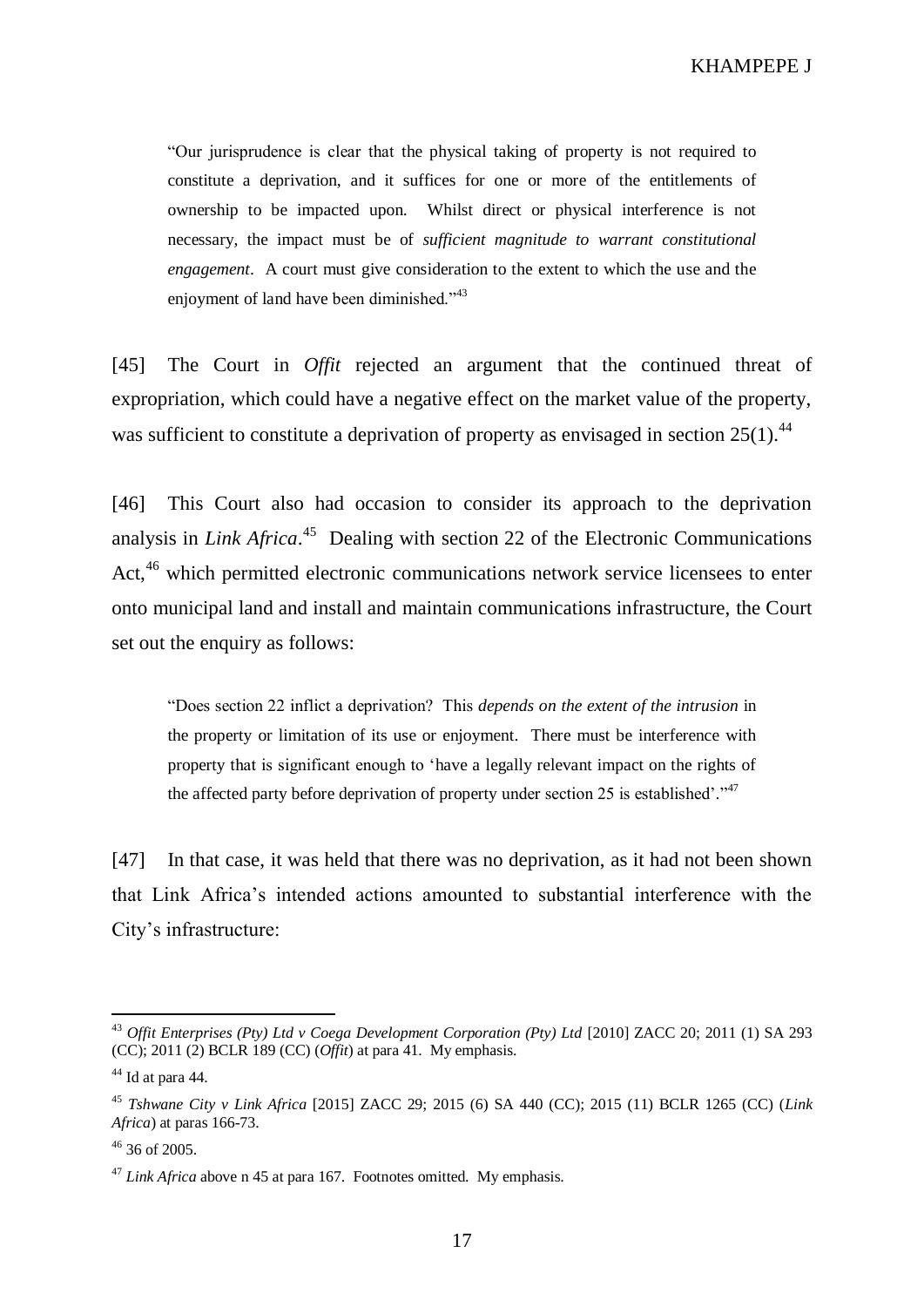"In this court the City has equally shown no harm. . . . There is no iota of evidence that installing Link Africa's electronic communications network damages or impairs City infrastructure. Nor is there any evidence that it could cause harm or prejudice to the City or its people. Precisely put, the City has provided no evidence that Link Africa's installation of fibre-optic cables is beyond normal restriction of use and enjoyment of the property where the cables are installed."<sup>48</sup>

[48] This Court's approach to the deprivation enquiry may be summarised thus: there will be a deprivation only where the interference is "substantial" – meaning that the intrusion must be so extensive that it has a legally relevant impact on the rights of the affected party.

[49] In order to consider whether there has been a deprivation in this instance, we must consider what it is that section 20A takes away from producers and dealers. As explained above, SADPO contends that producers and dealers are deprived of 30% of the market value of the diamonds they sell. This constitutes interference with their members' right to alienate their property, which they argue includes the right to obtain the highest possible price for that property.

[50] Does section 20A interfere with producers' and dealers' right to alienate their diamonds in a legally relevant way? Surely not. The first hurdle for SADPO is that the deprivation analysis requires an enquiry into the extent of the interference with the right in question. Even assuming that the involvement of an unlicensed foreigner is necessary to determining, and thus obtaining, the full market value of unpolished diamonds, on the facts before the Court it is impossible to quantify the "loss" SADPO's members have suffered as a direct result of section 20A. SADPO argues that the price of diamonds has dropped by 30% since the presence of unlicensed persons has been prohibited by section 20A. As a result, it contends that producers and dealers are deprived of 30% of the value of their diamonds. The respondents, however, allege that the 30% referred to is actually the lost commission opportunity,

 $48$  Id at para 172.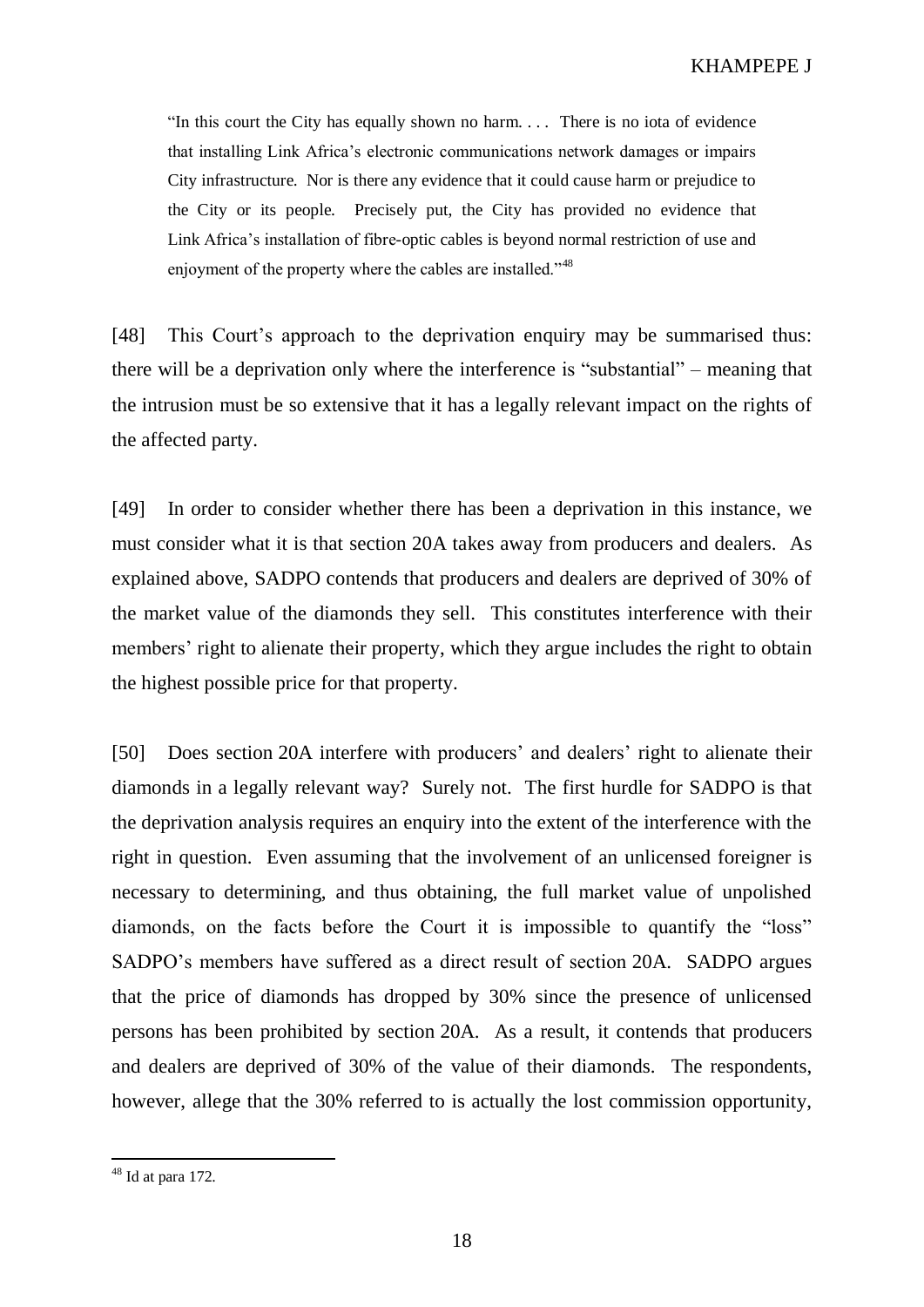rather than the fair market value of the diamonds. Nothing in the way of empirical evidence for this alleged drop in price is included in the papers. SADPO's argument on this score is vague and speculative. As was the case in *Link Africa*, no loss has been proved. It is not clear how the Court can, in the circumstances, make a finding that there has been interference to the extent that constitutes a "deprivation". It is not even clear on the facts whether the interference has any impact on the value of SADPO's members' property at all.

[51] Further, an attempt to calculate the alleged loss in value is beset by the difficulty of locating the point in time at which the "loss" is to be measured. Measuring the extent of the loss entails comparing the price of unpolished diamonds at a past point in time, to the price sometime after the amendments were effected. But which future price are we to use for purposes of comparison? Should this be the price directly after the amendments were effected? The price a year later, once the market has adapted to the new regulations? The price at the time papers were filed? In any market, business adapts to new regulation and creates new business practices around that regulation. A market is an ever-changing place, with the market value of goods similarly fluid. It is not possible to consider the effect of section 20A as though the market would not otherwise have changed. Again, it seems it is not possible on the facts before us to assess whether the interference in question is sufficiently substantial to constitute a "deprivation".

[52] Moreover, even if the loss were proved to our satisfaction, there would still be no deprivation, as no legally protectable interest or entitlement is removed by section 20A. Producers and dealers are still permitted to sell their diamonds, and to realise full market value for them. Section 20A does not prohibit sale, nor does it require that a portion of the proceeds be donated to the state. What is limited is the way in which producers and dealers are to conduct sales – not the right to sell itself. Producers and dealers still have the same right as before to obtain the highest possible price for the diamonds they sell. What has changed is (1) the *manner* in which they may alienate their diamonds; and (2) the market conditions that determine what the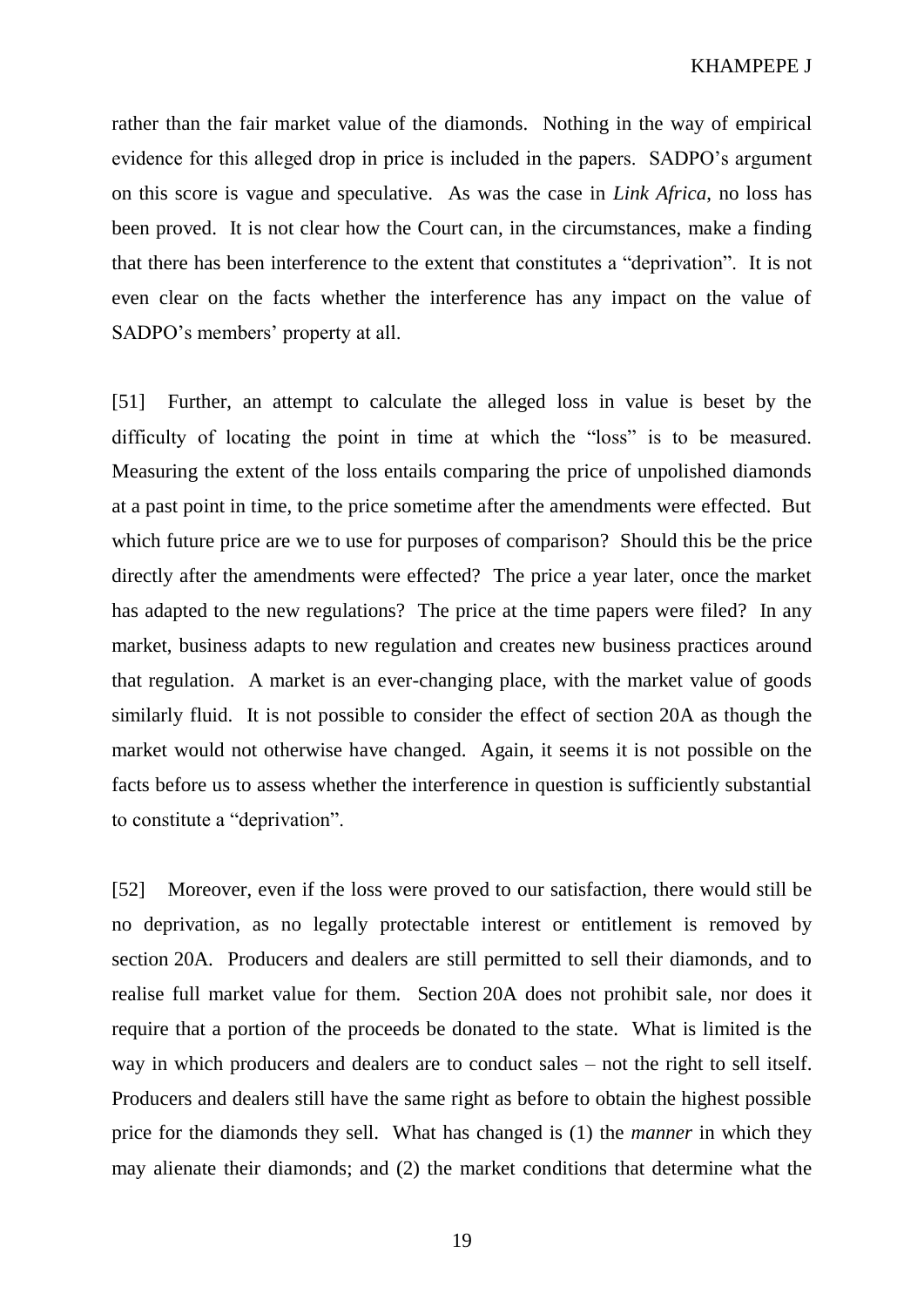*highest price* will be, as producers and dealers are no longer entitled to obtain the assistance of unlicensed persons when determining the price of their diamonds, except at a DEEC.

[53] The limitation on the manner in which producers and dealers may alienate their diamonds is not sufficiently substantial to constitute a "deprivation" of property in those diamonds. Producers and dealers do not generally have a legally protectable interest in conducting a sale according to a particular practice. And, a market is an inherently regulated space, and prices obtainable in that market are necessarily impacted by government regulation. A property holder does not generally have a legally protectable interest either in obtaining a specific value for his goods, or in valuing his goods according to a particular method.

[54] As a result, the limitation imposed by section 20A clearly does not constitute a substantial interference with licensees' rights of ownership in their diamonds, and there is no deprivation of property.

[55] In the result, the test laid down in *FNB* has not been met: diamond producers and dealers have not been deprived of property in their diamonds and there is accordingly no infringement of section 25(1).

## *"Ownership" of licences*

[56] SADPO also submits that its members are deprived of property in their diamond dealer's licences.

[57] Do these licences constitute "property" for the purposes of section 25? This Court in *Shoprite* held that licences may, in some instances, be considered property.<sup>49</sup> In that case, the majority<sup>50</sup> held that a grocer's wine licence is property. However, it

<sup>49</sup> *Shoprite Checkers (Pty) Ltd v MEC for Economic Development, Eastern Cape* [2015] ZACC 23; 2015 (6) SA 125 (CC); 2015 (9) BCLR 1052 (CC) (*Shoprite*)**.**

<sup>50</sup> Comprising the judgments of Froneman J and Madlanga J.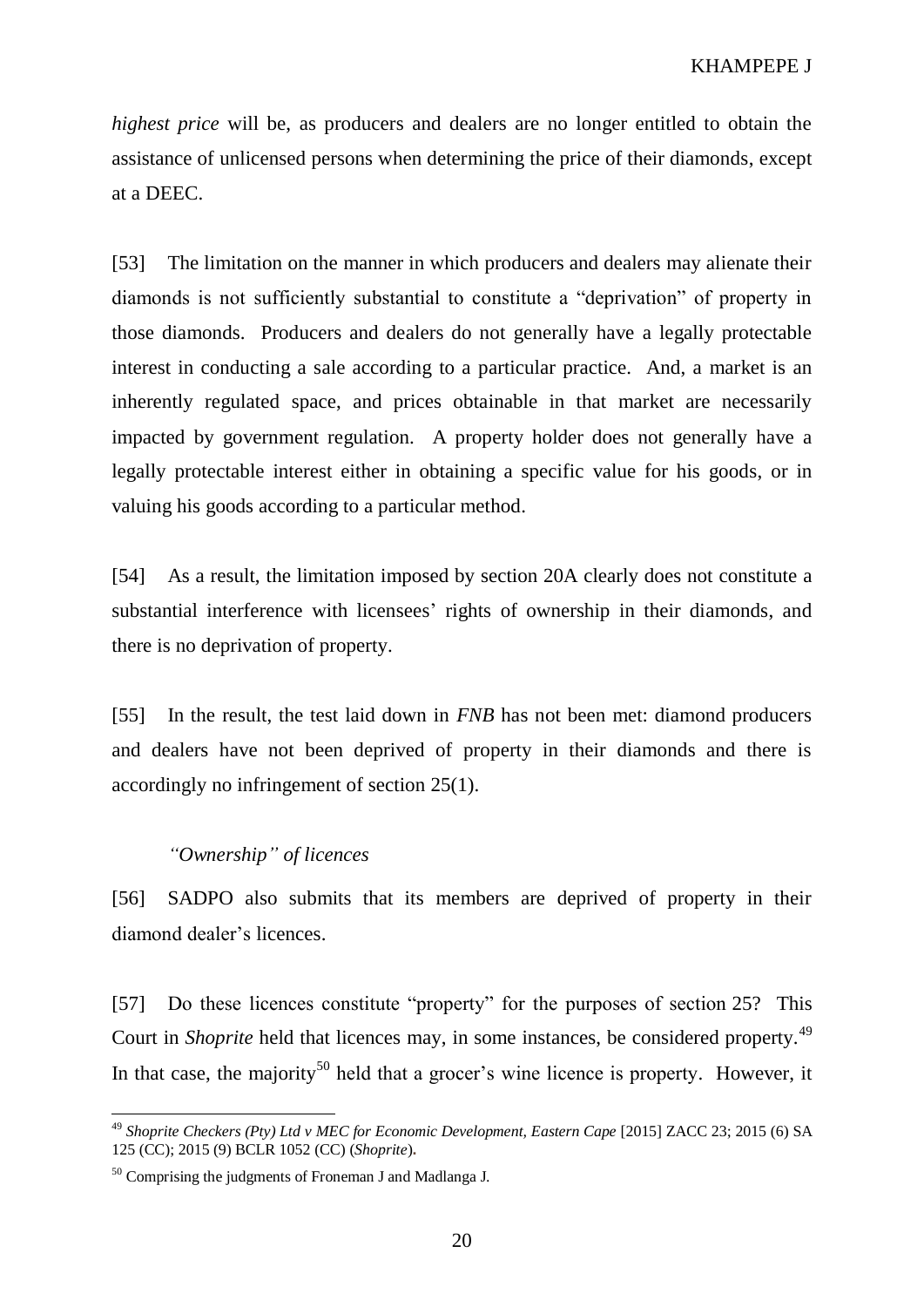is not necessary to answer this question in this matter.<sup>51</sup> Assuming that the licences in issue do constitute property, I am nevertheless of the view that there is no deprivation.

[58] SADPO contends that diamond dealers have been deprived of property in that the activities they were previously entitled to engage in under their licences have been limited. Again, the question is whether there is a substantial interference: is the extent of the intrusion such that it has a legally relevant impact on the rights of the affected party?

[59] How does section 20A interfere with dealers' licences? These licences entitle dealers to buy, sell, import and export unpolished diamonds. None of those entitlements is removed by section 20A. What is removed (assuming the tender house practice was previously lawful) is their entitlement to be assisted in these activities by unlicensed foreigners at locations other than a DEEC. This entitlement was never subject to a licence, but was rather a business practice that grew up in relation to the permissions granted in terms of the licence. This may be contrasted to the situation in *Shoprite*, where a legal entitlement previously conferred by the licence in question was removed.<sup>52</sup>

[60] What SADPO seeks to protect is their members' interest in conducting their

<sup>&</sup>lt;sup>51</sup> This is because I do not consider the question of whether the licences constitute property to be of relevance to determining the matter: even assuming they are property for the purposes of section 25 of the Constitution, there is no deprivation. To decide whether the licences here are property would require an analysis of whether the conditions set out in *Shoprite* as underlying a finding that the licence was property, have been met. But, although the majority in *Shoprite* above n 49 did find that the licence in issue there was property, the two judgments comprising the majority on this issue based their findings on different reasons. To determine whether the licences here are property would require the Court to decide which approach to the enquiry – that set out in the judgment of Froneman J, or that in the judgment penned by Madlanga  $J -$  is to be preferred. That is an important issue, on which we have had the benefit neither of the parties' views, nor those of the High Court. As this is not a case where the question whether the licence is property has any impact on the outcome, it is not an appropriate matter for this Court to pronounce authoritatively on which of the two approaches to determining when a licence constitutes property set out in the judgments comprising the majority in *Shoprite*, ought to be preferred. This must be left for a more apposite case.

<sup>52</sup> Compare *Shoprite* above n 49 at paras 74-6, where Froneman J held that grocer's wine licences had conferred on their holders certain legal entitlements, including the ability to sell wine and groceries on the same premises. The relevant regulatory changes, providing that liquor could only be sold from premises selling liquor exclusively, meant that holders of grocer's wine licences in the position of Shoprite lost a legal entitlement. Froneman J held that the fact that a legal entitlement was lost meant that there was a deprivation under section  $25(1)$ .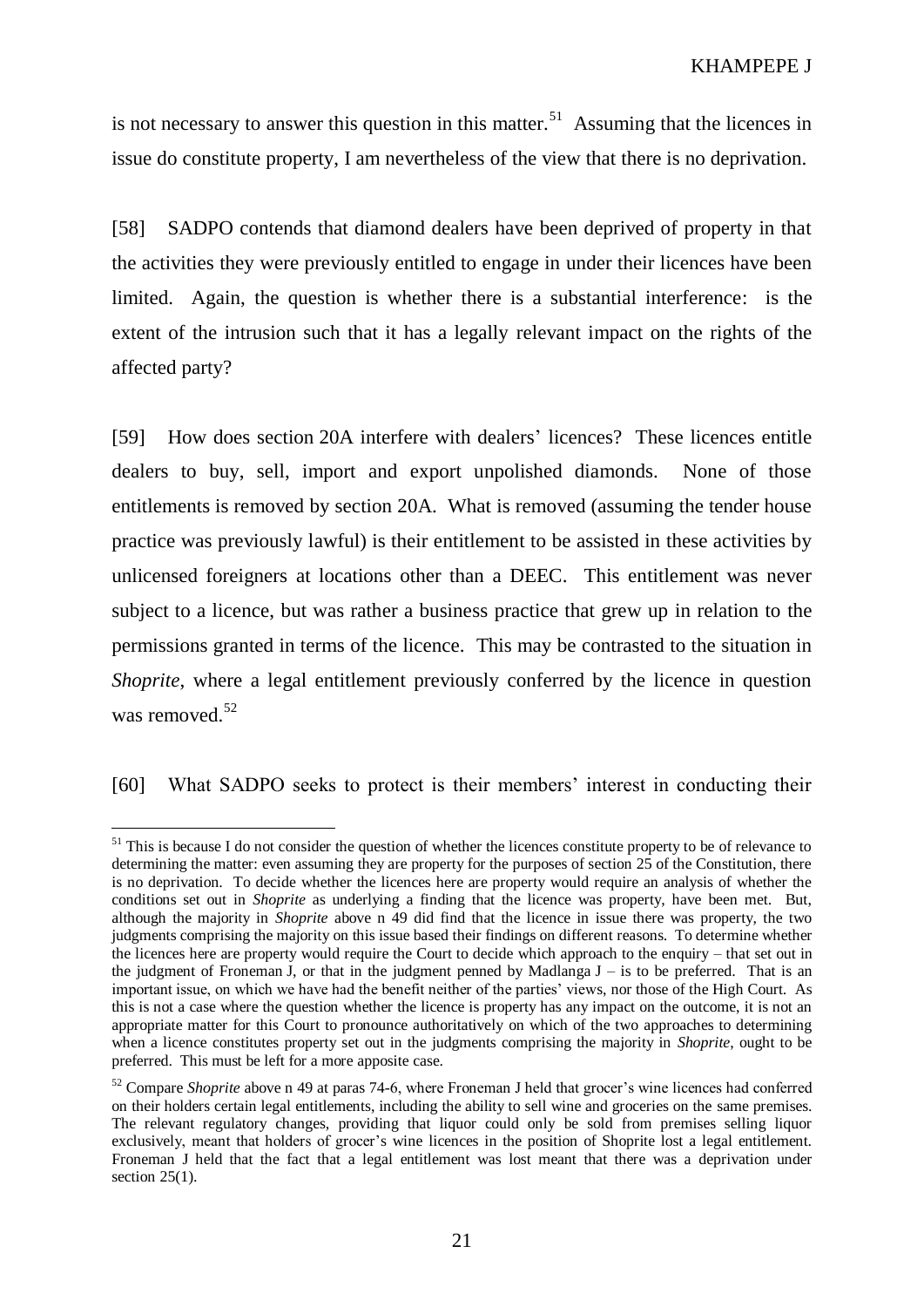business in terms of their licences according to a particular preferred strategy. There can be no deprivation in a change of regulation that alters the strategies licensees are entitled to pursue in the course of conducting licensed activities. Favourable business conditions, including favourable regulatory conditions, are transient circumstances, subject to inevitable changes.

[61] It cannot be that, every time a government decision or regulation makes a particular business strategy unlawful, persons who preferred to conduct their business in accordance with that strategy have been deprived of property. As explicated above, a market is an inherently regulated space, and it cannot be that any alteration to the way in which market forces play out constitutes a deprivation of property. To the extent that the licences in issue are in fact property, the limitation imposed by section 20A is not substantial, as it does not have a legally relevant impact on the rights of the affected party.

### *Diamond exchange certificates*

[62] SADPO also argues that holders of diamond exchange certificates have been deprived of property. The argument is that, because the First and Second Diamonds Amendment Acts abolished diamond exchanges and replaced them with trading house licences, previous exchange licensees who paid R500 000 for their licences have been deprived of property. SADPO argues that the trading house licence affords far fewer rights. However, it is not clear how the rights of these licensees are affected by section 20A in particular. If the complaint is with the change in the licensing regime, the attack should have been brought against the relevant provisions. Section 20A neither abolishes diamond exchange licences nor establishes trading house licences.

[63] In the result, there is no limitation of the rights of SADPO's members under section 25 of the Constitution. The order of invalidity based on section 25 of the Constitution cannot be confirmed.

22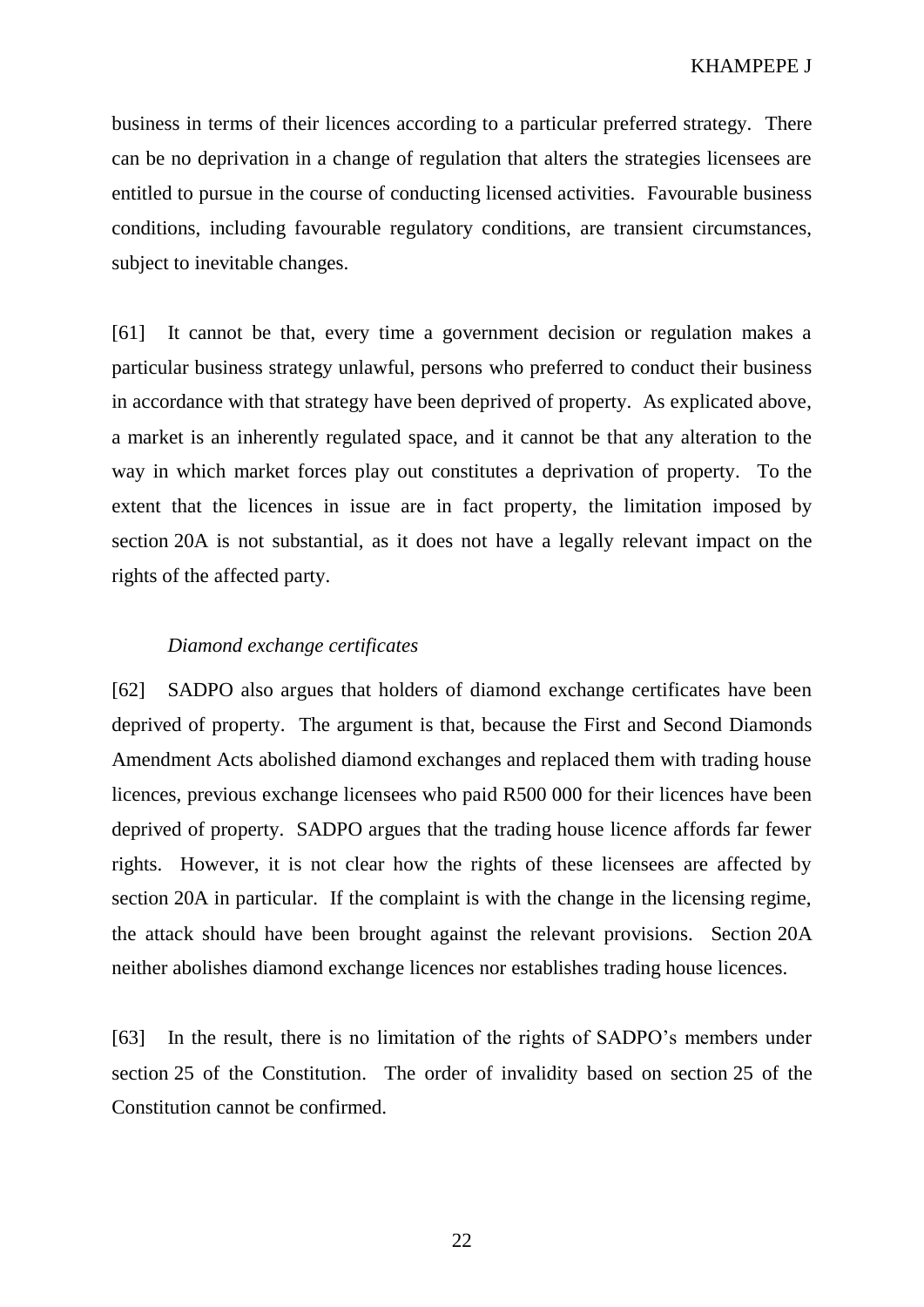### *The challenge based on section 22*

[64] Section 22 provides:

"Every citizen has the right to choose their trade, occupation or profession freely. The practice of a trade, occupation or profession may be regulated by law."

[65] Section 22 comprises two elements: the right to *choose* a trade, occupation or profession freely, and the proviso that the *practice* of a trade, occupation or profession may be regulated by law. Though both the "choice" of trade and its "practice" are protected by section  $22^{53}$  the level of constitutional scrutiny that attaches to limitations on each of these aspects differs. If a legislative provision would, if analysed objectively, have a negative impact on choice of trade, occupation or profession, it must be tested in terms of the criterion of reasonableness in section 36(1). If, however, the provision only regulates the practice of that trade and does not affect negatively the choice of trade, occupation or profession, the provision will pass constitutional muster so long as it passes the rationality test and does not violate any other rights in the Bill of Rights.<sup>54</sup> In that case, there is no limitation of section 22 and no section 36 analysis is required. As this Court held in *Affordable Medicines*, "restrictions on the right to practise a profession are subject to a less stringent test than restrictions on the choice of a profession".<sup>55</sup>

[66] The first question, then, is whether section 20A imposes restrictions on the choice of a trade, occupation or profession, or only on its practice. This Court has not yet laid down specific guidance for determining when a legislative provision "is likely to impact negatively on the choice" of profession, trade or occupation, as opposed to simply regulating the practice of that trade, occupation or profession. However, some guidance may be sought from *Affordable Medicines*, the leading judgment on the interpretation of section 22.

<sup>53</sup> *Affordable Medicines Trust v Minister of Health* [2005] ZACC 3; 2006 (3) SA 247 (CC); 2005 (6) BCLR 529 (CC) (*Affordable Medicines*) at para 63.

 $54$  Id at para 92.

 $55$  Id at para 93.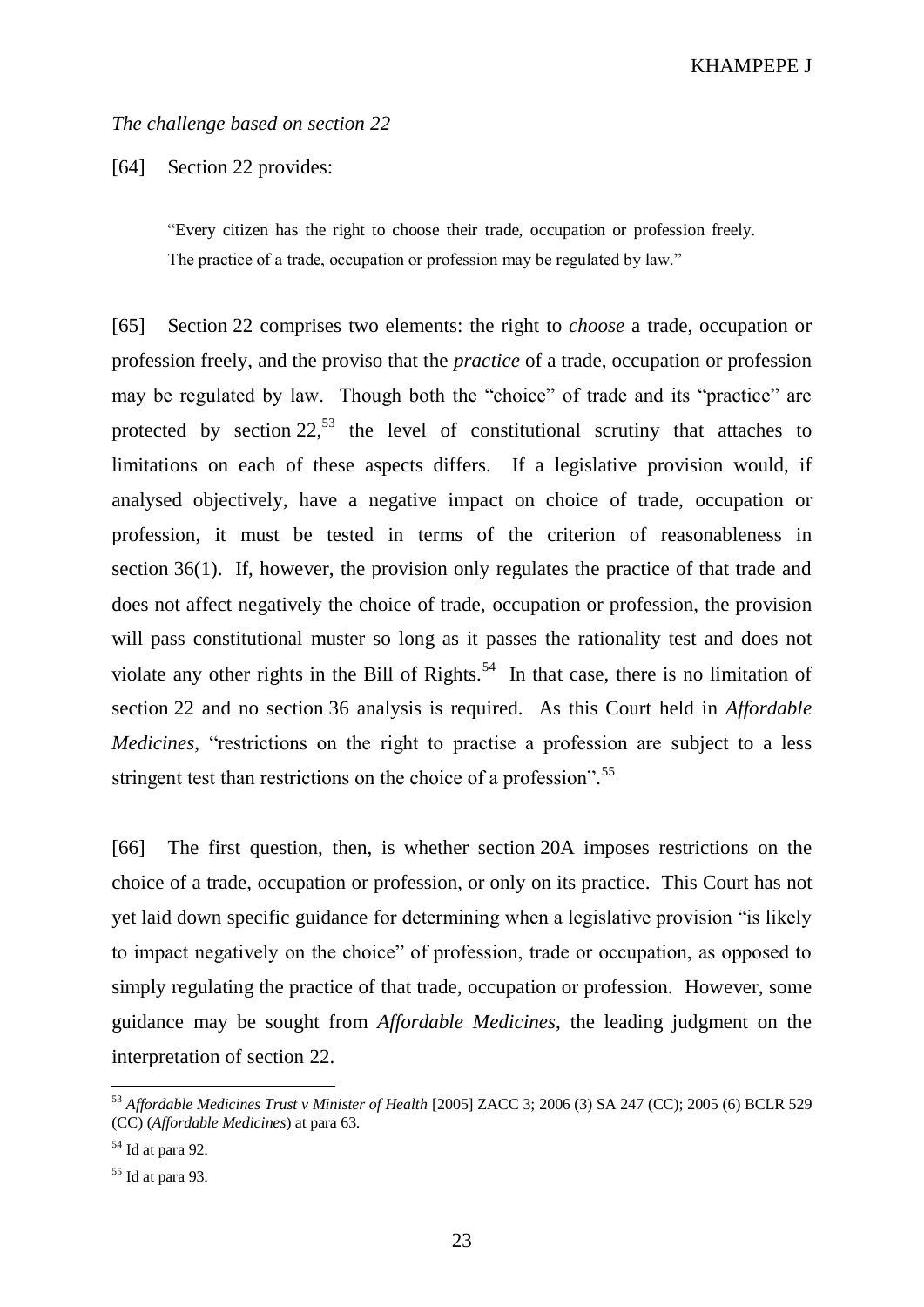[67] In *Affordable Medicines*, this Court held that a law requiring medical practitioners who wished to dispense medicines to obtain a licence, did not have the effect of influencing negatively a person's decision whether to become a medical practitioner. This was because the provision did not purport to regulate entry into the medical profession, nor did it affect the continuing choice of practitioners as to whether to remain medical practitioners or not.<sup>56</sup> It merely regulated the specific circumstances in which medical practitioners may, if they choose, dispense medicines. The Court further held that it was "difficult to fathom" how a person who has chosen to pursue a medical profession could be "deterred from that ambition by the requirement that, if, upon qualification, he or she wishes to dispense medicine as part of his or her practice, he or she would be required, among other things, to dispense medicines from premises that comply with good dispensing practice."<sup>57</sup>

[68] Clearly, then, a law prohibiting certain persons from entering into a specific trade, or providing that certain persons may no longer continue to practise that trade, would limit the choice element of section 22; in these cases there is a *legal barrier* to choice. This would be the case where, for instance, a licence is necessary to conduct a particular trade, and that licence is withdrawn. However, one may also conceive of legislative provisions that, while not explicitly ruling out a group of persons from choosing a particular trade, does so in effect, by making the practice of that trade or profession so undesirable, difficult or unprofitable that the choice to enter into it is in fact limited.

[69] These provisions must also fall within the ambit of provisions that limit choice, as they create an *effective limit* on choice. Indeed, this Court in *Affordable Medicines* seems to have taken into account both the fact that the legislation in issue did not present a legal barrier to entry into the profession, and that it did not impose an effective limit on that choice in that it would not "deter" persons from entering into

 $56$  Id at para 69.

 $57$  Id at para 71.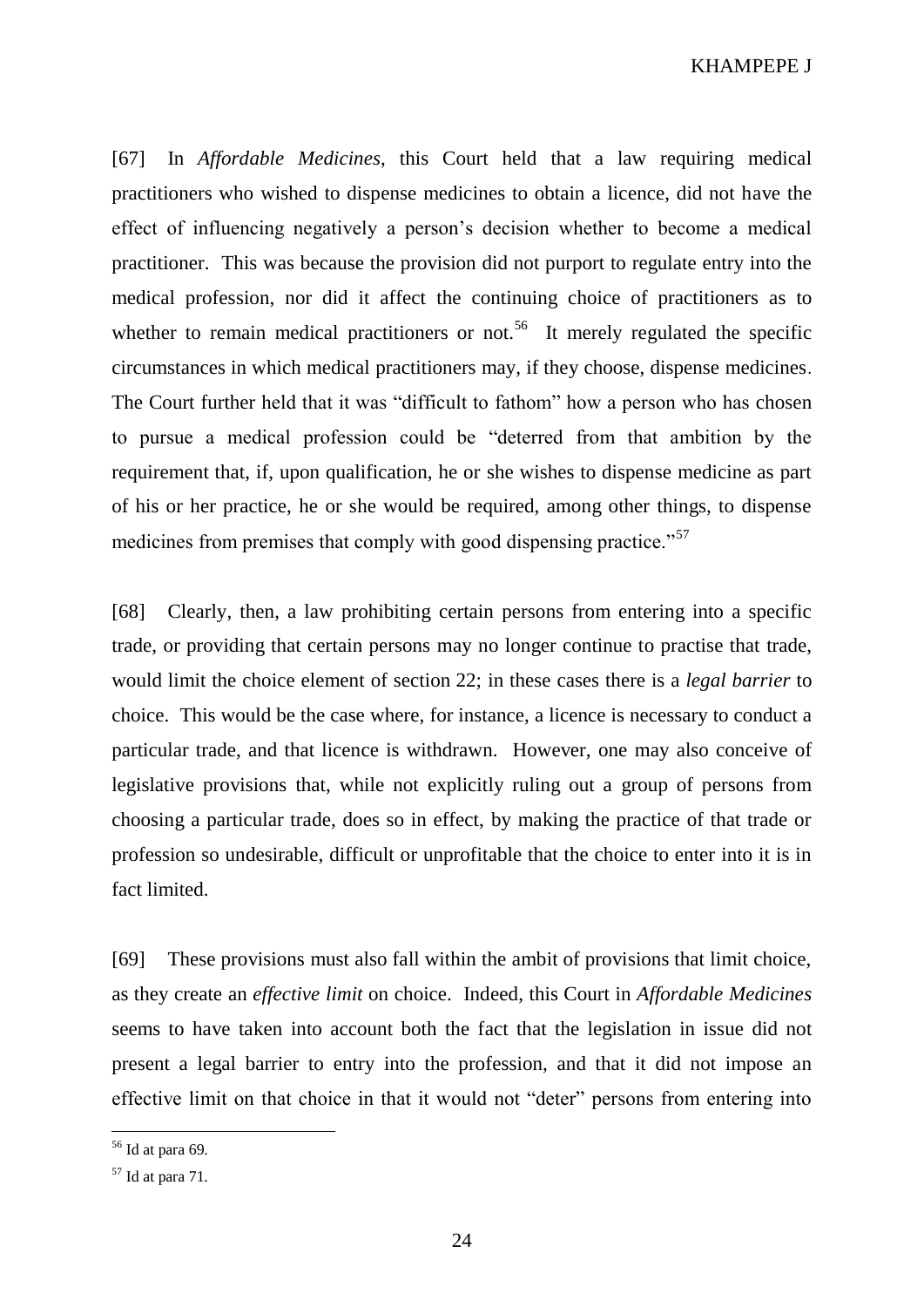the profession.

[70] On this understanding of what it means to limit choice for the purposes of section 22, does section 20A limit the right of SADPO's members to choose their trade, profession or occupation? No. Not only does section 20A not impose a formal legal bar to choosing to practise the trade of diamond dealer or producer, but no case has been made out that section 20A presents an effective bar to choosing to practise these trades. All section 20A does is prohibit licensees from being assisted by unlicensed persons when viewing, purchasing or selling unpolished diamonds, except at a DEEC. Producers and dealers are still able to obtain assistance if they so wish, but that assistance must either be rendered by a licensed person (outside a DEEC) or, if they specifically seek the assistance of a person who is not licensed, this assistance may be rendered only at a DEEC. This cannot, without more, render trading as a diamond producer or dealer so unprofitable as to obviate choice.

[71] Accordingly, the freedom to choose one's trade, occupation or profession is not limited by section 20A. The impugned provision simply regulates the practice of the trades of diamond producing and dealing.

[72] The next question is then whether section 20A regulates these trades within constitutionally permissible limits. The test is one of rationality. This test was first proposed in *Lawrence*<sup>58</sup> in the context of section 22's predecessor, section 26 of the Interim Constitution. In that case, this Court stated the test as follows:

"The requirement that the measures be justifiable in an open and democratic society based on freedom and equality means that there must be a rational connection between means and ends. Otherwise the measure is arbitrary and arbitrariness is incompatible with such a society."<sup>59</sup>

<sup>58</sup> *S v Lawrence, S v Negal, S v Solberg* [1997] ZACC 11; 1997 (4) SA 1176 (CC); 1997 (10) BCLR 1348 (CC) (*Lawrence*).

 $59$  Id at para 41.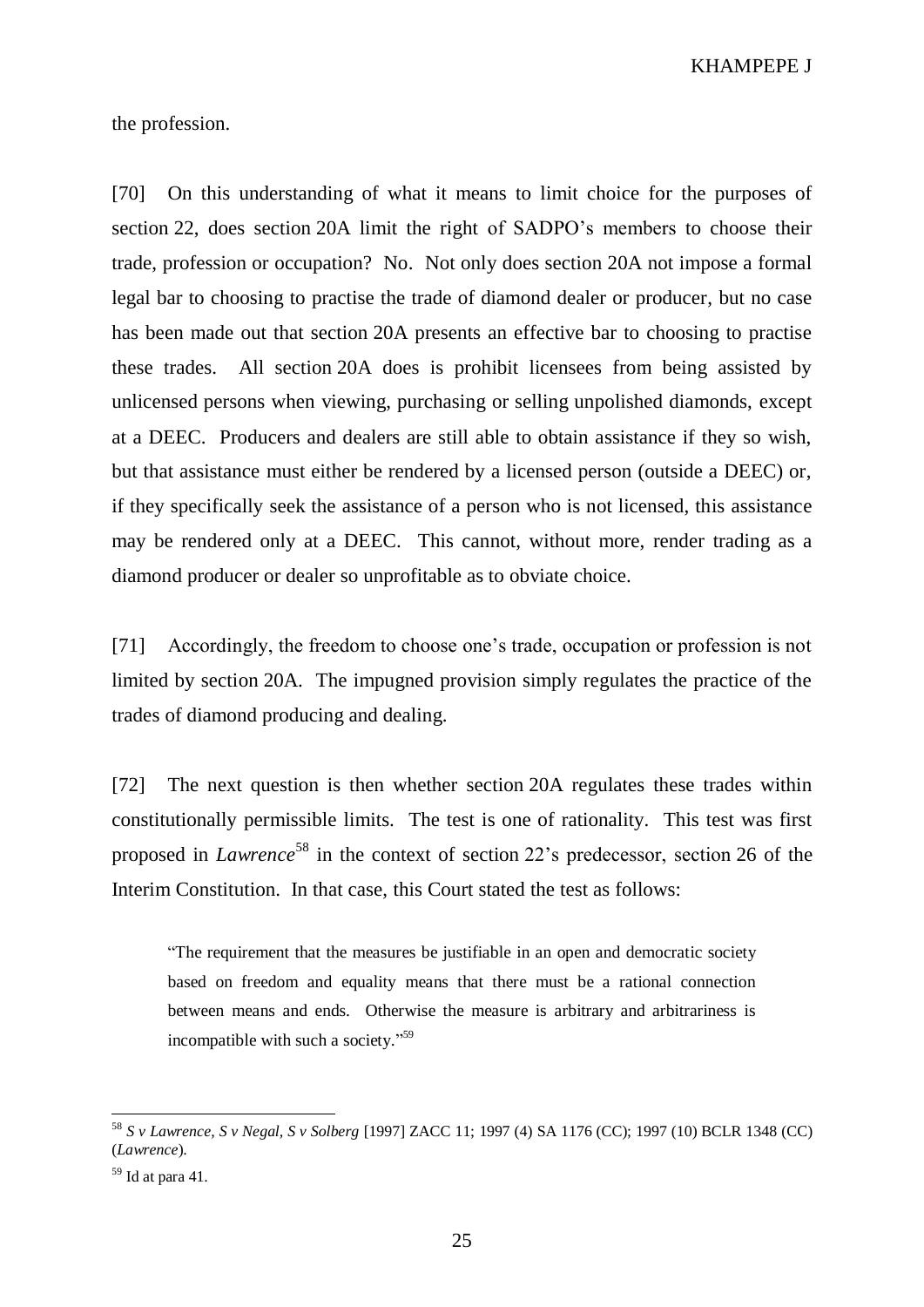[73] The rationality test was also accepted in relation to section 22 of the Final Constitution in *Affordable Medicines*, where the Court rejected the suggestion that a reasonableness test applied.<sup>60</sup> The Court held that the standard for determining whether the regulation of the practice of a profession falls within the purview of section 22 is whether the regulation of the practice of a profession is rationally related to a legitimate government purpose and does not infringe any of the rights in the Bill of Rights.

[74] The rationality standard is aimed at achieving a proper balance between the role of the legislature on the one hand, and the role of the courts on the other.<sup>61</sup> As this Court held in *Affordable Medicines*:

"The rational basis test involves restraint on the part of the Court. It respects the respective roles of the courts and the Legislature. In the exercise of its legislative powers, the Legislature has the widest possible latitude within the limits of the Constitution. In the exercise of their power to review legislation, courts should strive to preserve to the Legislature its rightful role in a democratic society. It is this guiding principle that should inform the test for determining whether legislation that regulates practice but does not, objectively viewed, impact negatively on choice, passes constitutional scrutiny."<sup>62</sup>

[75] This means that the question is whether there is a rational basis for section 20A; whether another measure may have been more effective, or less disruptive, is not relevant. In *Lawrence*, this Court held that legislation should not be set aside by a court as infringing economic freedom "simply because it may consider the legislation to be ineffective or is of the opinion that there are other and better ways of dealing with the problems".<sup>63</sup>

<sup>60</sup> The Court in *Van Rensburg v South African Post Office Ltd* 1998 (10) BCLR 1307 (E) applied a reasonableness test. This Court in *Affordable Medicines* above n 53 discusses this finding at para 81:

<sup>&</sup>quot;If the Court intended to adopt reasonableness as a standard for reviewing legislation that regulates the practice of a profession, I am, with respect, unable to agree."

<sup>61</sup> *Affordable Medicines* above n 53 at para 86.

 $62 \text{ Id.}$ 

<sup>63</sup> *Lawrence* above n 58 at para 44.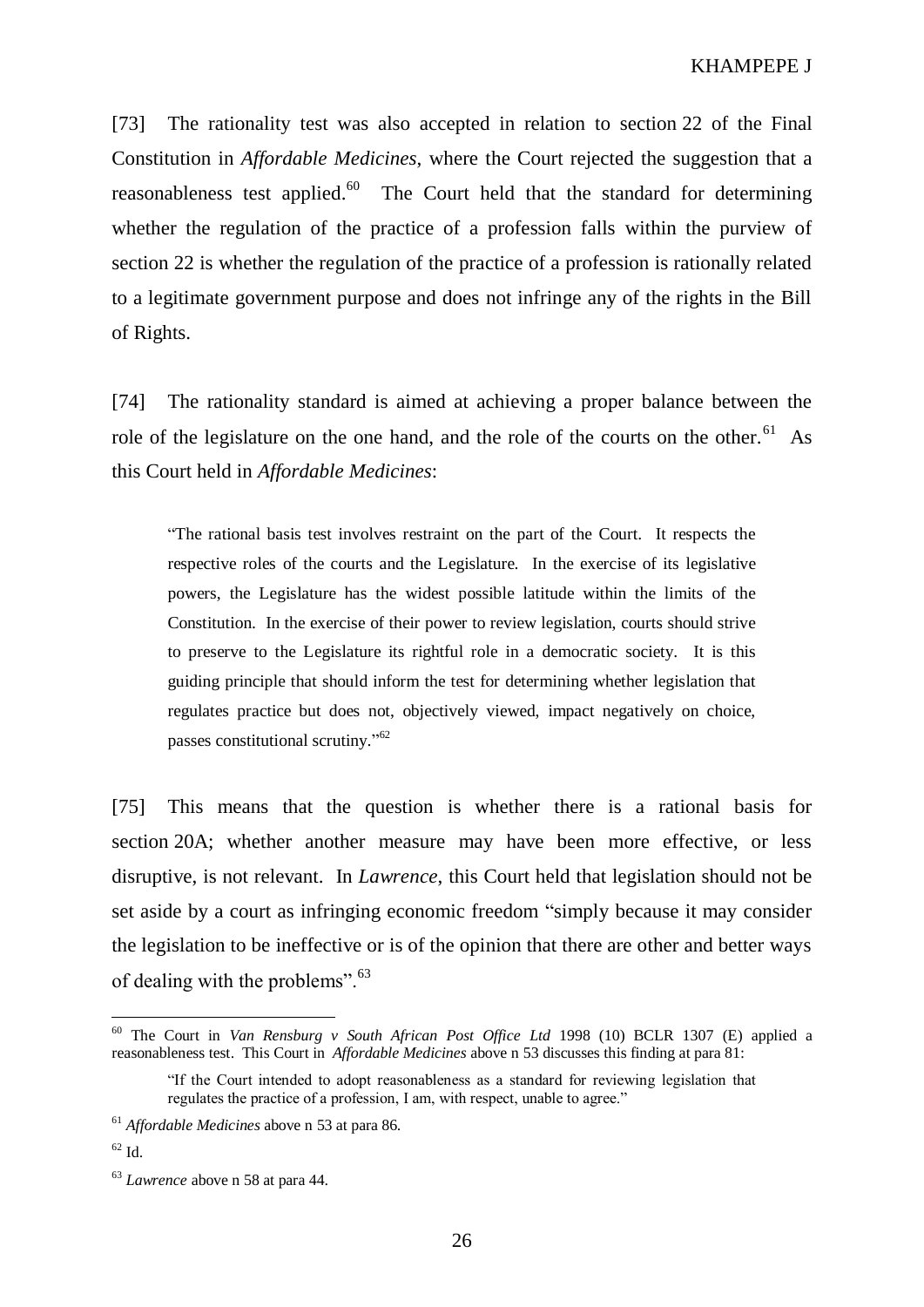[76] Is there a rational basis for section 20A? First, we must look to its purpose. Some guidance is found in the preamble to the Second Diamonds Amendment Act, which introduced section 20A. It provides that the Second Diamonds Amendment Act seeks, amongst other objects, "to prohibit assistance to licensees by non-licensed persons at any place where unpolished diamonds are offered for sale". Section 20A achieves this object, by prohibiting unlicensed assistance at all places where unpolished diamonds are offered for sale, with the exception of the DEECs. This does not, however, assist in ascertaining the purpose of section 20A – *why* this prohibition was put into effect.

[77] The respondents submit that the prohibition on assistance from unlicensed persons in places other than the state's DEECs serves two key purposes: promoting local beneficiation of unpolished diamonds, thereby regulating the diamond trade in the public interest; and ensuring that the movement of unpolished diamonds is properly monitored and recorded, in furtherance of the country's obligations under the Kimberley Process Certification Scheme. That these were the purposes sought to be achieved by the First and Second Diamonds Amendment Acts is clear from the Memorandum on the Objects of the Diamonds Amendment Bill that was published at the time the amendments were first proposed.

[78] These are clearly legitimate government purposes, and SADPO does not argue that they are not. Its complaint, however, is that section 20A does not achieve these purposes; as a result, it is irrational. On local beneficiation, SADPO argues that this purpose is sufficiently achieved through other provisions of the Act. On monitoring, it argues that the previous system provided for adequate monitoring of unpolished diamonds, and that section 20A adds nothing to the system that was already in place.

[79] This argument is unsustainable. It is not difficult to imagine that creating a one-stop shop, in the form of state-run DEECs, for exports of all unpolished diamonds, and prohibiting unlicensed persons from being involved in trade except at

27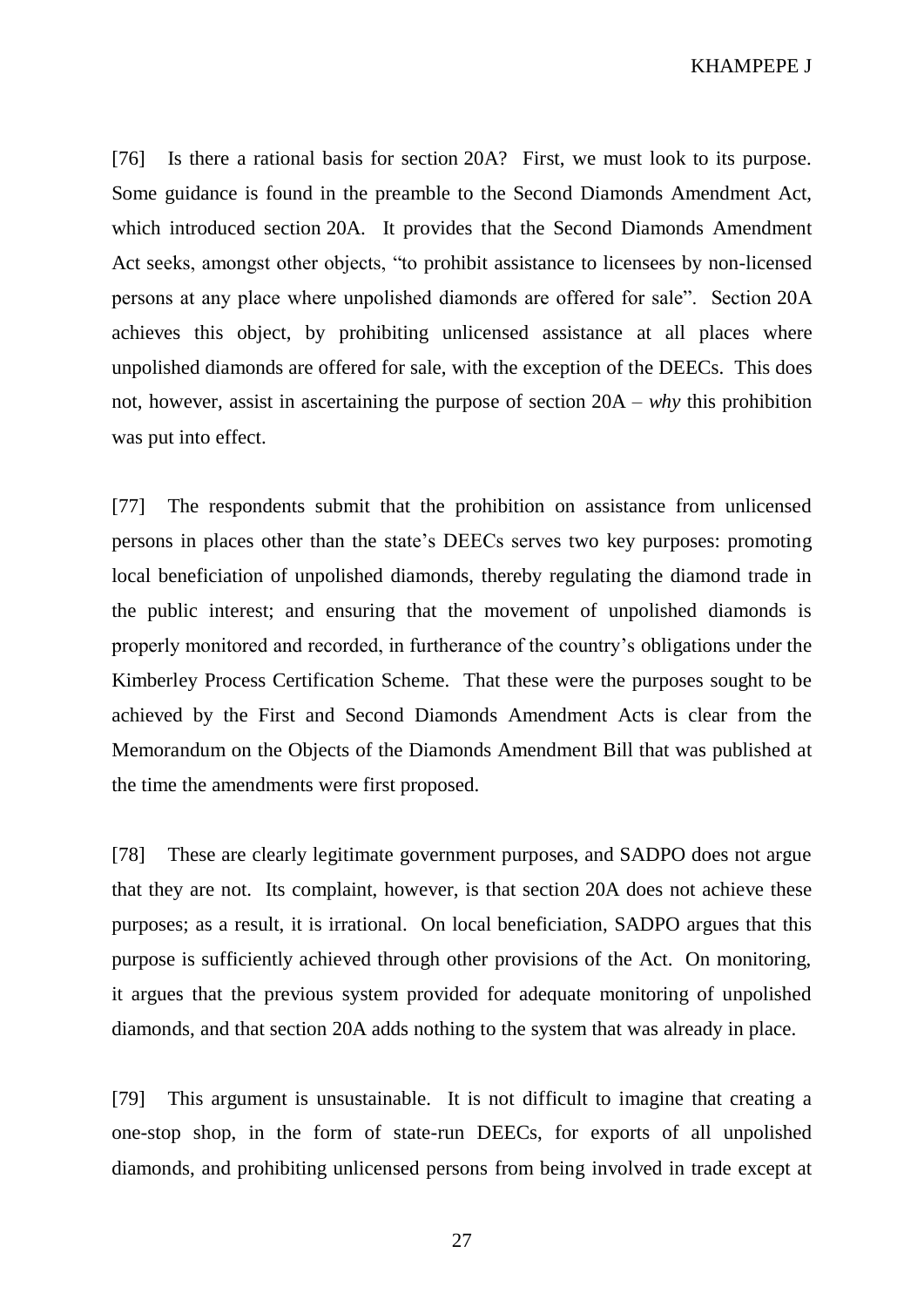these centralised locations, is rationally related to the legitimate purpose of monitoring the movement of unpolished diamonds. The more involvement unlicensed persons are permitted to have in the process of buying, selling and exporting unpolished diamonds, the greater the risk of illegal transactions going unnoticed. It is plausible that it would be easier for the state to control and monitor diamond trading if all persons who engage in the trading process outside the DEECs are at least known to the state through a licensing process. Based on this purpose alone, section 20A is not irrational in the manner in which it seeks to regulate the trade of diamond producing and dealing. As a result, there is no limitation of section 22 of the Constitution, and the order of invalidity based on that section cannot be confirmed.

[80] Accordingly, I decline to confirm the declaration of invalidity and uphold the appeal of the first, second and fifth respondents.

#### *Costs*

[81] According to *Biowatch*,<sup>64</sup> no costs ought to be awarded.

[82] As I decline to confirm the High Court's order, including its order on costs, it follows that SADPO's cross-appeal on costs fails.

# *Order*

 $\overline{a}$ 

[83] The following order is made:

- 1. The late filing of the notice of appeal and the notice of cross-appeal is condoned.
- 2. The cross-appeal is dismissed.
- 3. The appeal against the declaration of invalidity of section 20A of the Diamonds Act 56 of 1986, made by the High Court of South Africa, Gauteng Division, Pretoria, succeeds.

<sup>64</sup> *Biowatch Trust v Registrar, Genetic Resources* [2009] ZACC 14; 2009 (6) SA 232 (CC); 2009 (10) BCLR 1014 (CC) (*Biowatch*)*.*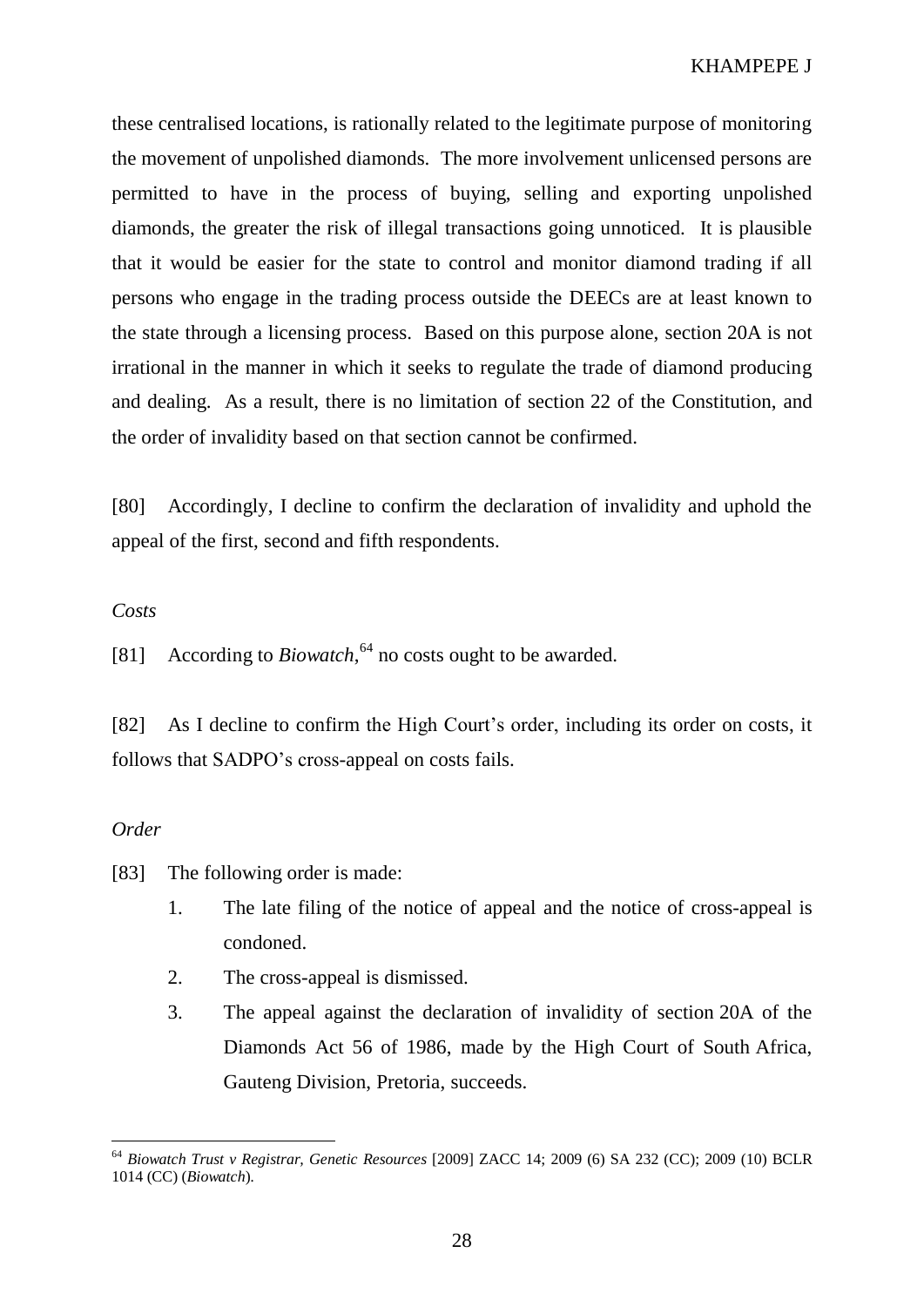- 4. The declaration of invalidity is not confirmed.
- 5. The order of the High Court is set aside and replaced with the following: "The application is dismissed. No order is made as to costs."
- 6. There is no order as to costs in this Court.